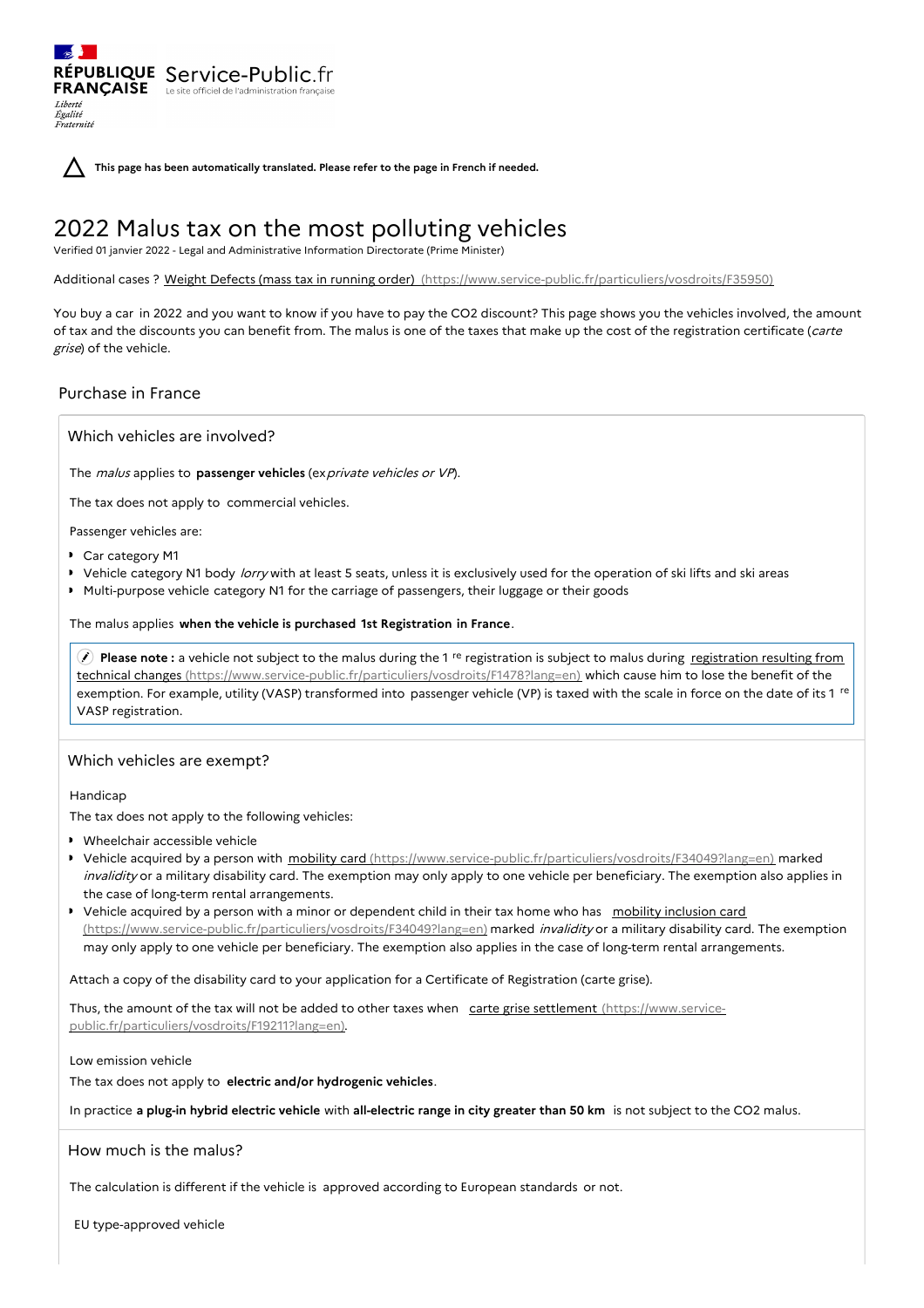The malus is calculated **based on the CO2 emission rate per kilometre (km)** of the vehicle if it has been the subject of a Community (European) type-approval.

CO2 emissions are measured with the standard WLTP ().

## **The CO2 emission rate per km shall be indicated on the vehicle registration certificate (carte grise)** .

Malus 2022 WLTP for a passenger vehicle which has been the subject of a Community type-approval

| Co emission rate <sub>2</sub> per kilometre | Amount         |
|---------------------------------------------|----------------|
| Less than 128 grammes (g)                   | $\epsilon$ o   |
| 128 g                                       | $\epsilon$ 50  |
| 129 g                                       | $\epsilon$ 75  |
| 130 g                                       | €100           |
| 131 g                                       | €125           |
| 132g                                        | €150           |
| 133 g                                       | €170           |
| 134g                                        | €190           |
| 135 g                                       | €210           |
| 136 g                                       | €230           |
| 137 g                                       | €240           |
| 138 g                                       | €260           |
| 139 g                                       | €280           |
| 140 g                                       | €310           |
| 141 g                                       | €330           |
| 142g                                        | $\epsilon$ 360 |
| 143 g                                       | €400           |
| 144g                                        | €450           |
| 145 g                                       | €540           |
| 146 g                                       | €650           |
| 147 g                                       | €740           |
| 148 g                                       | €818           |
| 149 g                                       | €898           |
|                                             |                |

150 g €983 g €983 g €983 g €983 g €983 g €983 g €983 g €983 g €983 g €983 g €983 g €983 g €983 g €983 g €983 g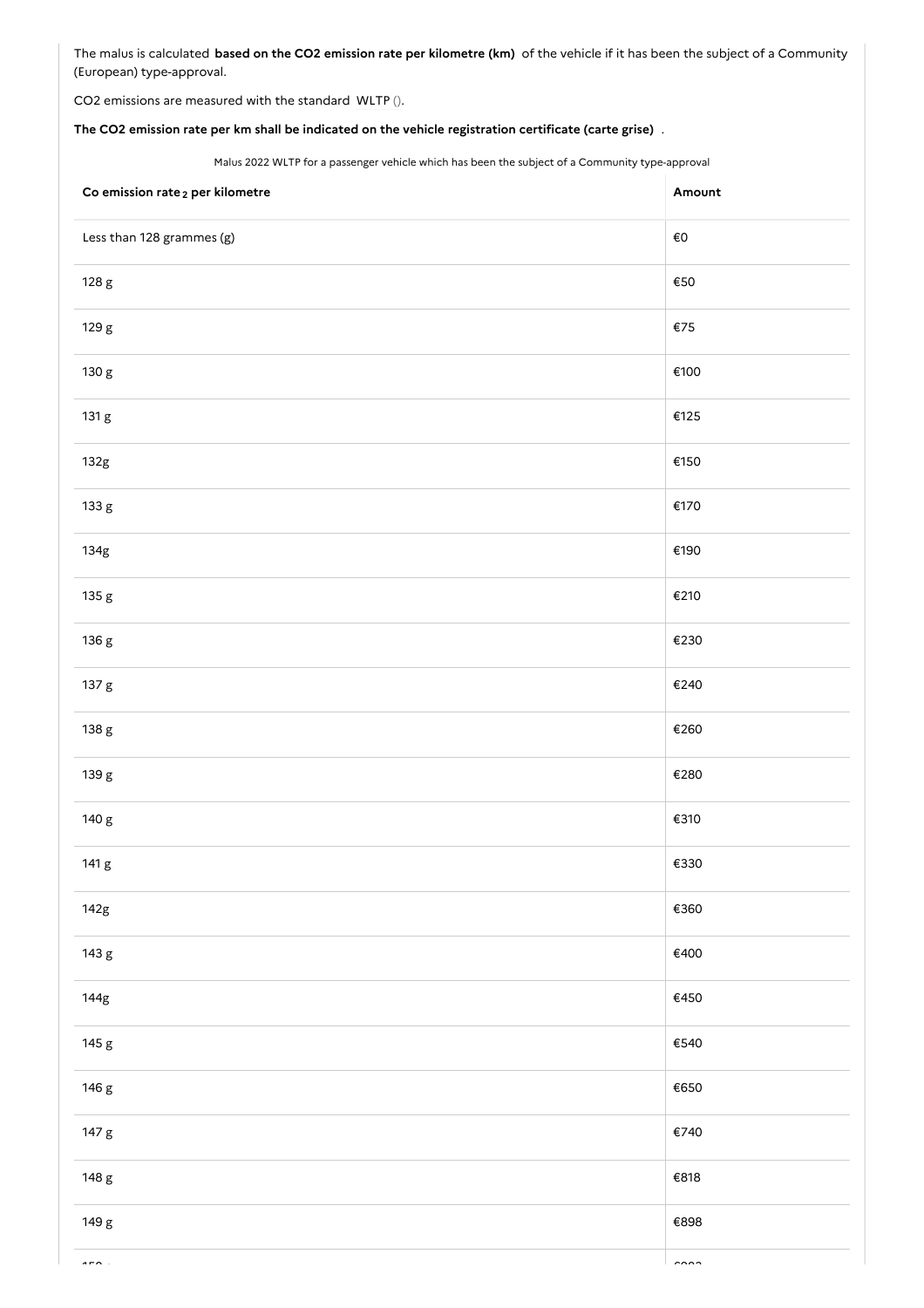| 150 g<br>Co emission rate per kilometre | €983<br>Amount |
|-----------------------------------------|----------------|
| 151 g                                   | €1,074         |
| 152g                                    | €1,172         |
| 153 g                                   | €1,276         |
| 154g                                    | €1,386         |
| 155g                                    | €1,504         |
| 156 g                                   | €1,629         |
| 157 g                                   | €1,761         |
| 158 g                                   | €1,901         |
| 159 g                                   | €2,049         |
| 160g                                    | €2,205         |
| 161 g                                   | €2,370         |
| 162g                                    | €2,544         |
| 163 g                                   | €2,726         |
| 164g                                    | €2,918         |
| 165 g                                   | €3,119         |
| 166 g                                   | €3,331         |
| 167 g                                   | €3,552         |
| 168 g                                   | €3,784         |
| 169 g                                   | €4,026         |
| 170 g                                   | €4,279         |
| 171 g                                   | €4,543         |
| 172g                                    | €4,818         |
| 173 g                                   | €5,105         |
| 174g                                    | €5,404         |
| 175g                                    | €5,715         |
| 176 g                                   | €6,039         |
| 177 <sub>g</sub>                        | €6,375         |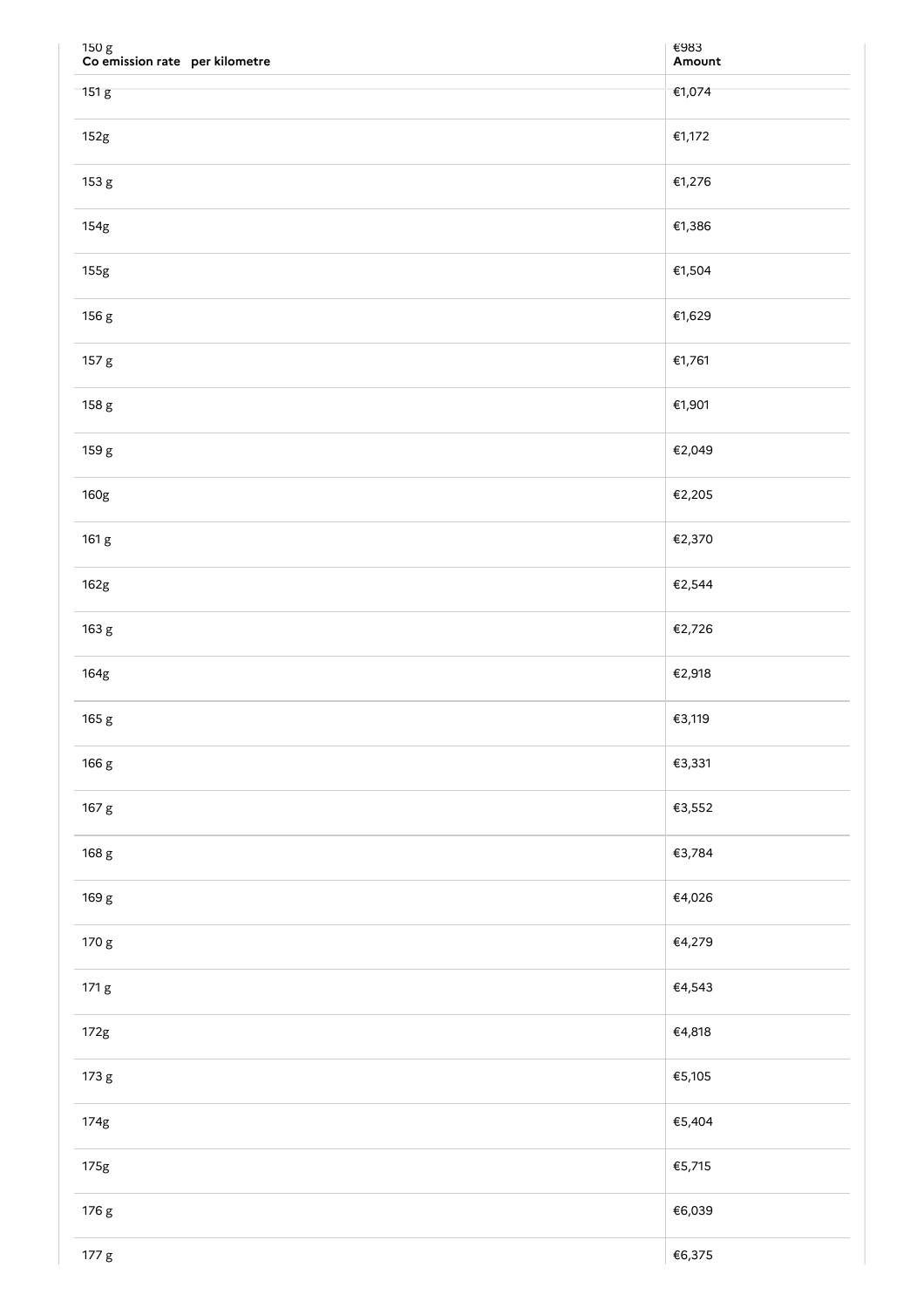| -Co emission rate per kilometre | Amount  |
|---------------------------------|---------|
| 178 g                           | €6,724  |
| 179 g                           | €7,086  |
| 180 g                           | €7,462  |
| 181 g                           | €7,851  |
| 182g                            | €8,254  |
| 183 g                           | €8,671  |
| 184g                            | €9,103  |
| 185g                            | €9,550  |
| 186 g                           | €10,011 |
| 187 g                           | €10,488 |
| 188g                            | €10,980 |
| 189 g                           | €11,488 |
| 190 g                           | €12,012 |
| 191 g                           | €12,552 |
| 192g                            | €13,109 |
| 193 g                           | €13,682 |
| 194g                            | €14,273 |
| 195g                            | €14,881 |
| 196 g                           | €15,506 |
| 197 g                           | €16,149 |
| 198 g                           | €16,810 |
| 199g                            | €17,490 |
| 200 g                           | €18,188 |
| 201 g                           | €18,905 |
| 202g                            | €19,641 |
| 203 g                           | €20,396 |
| $204\mathrm{g}$                 | €21,171 |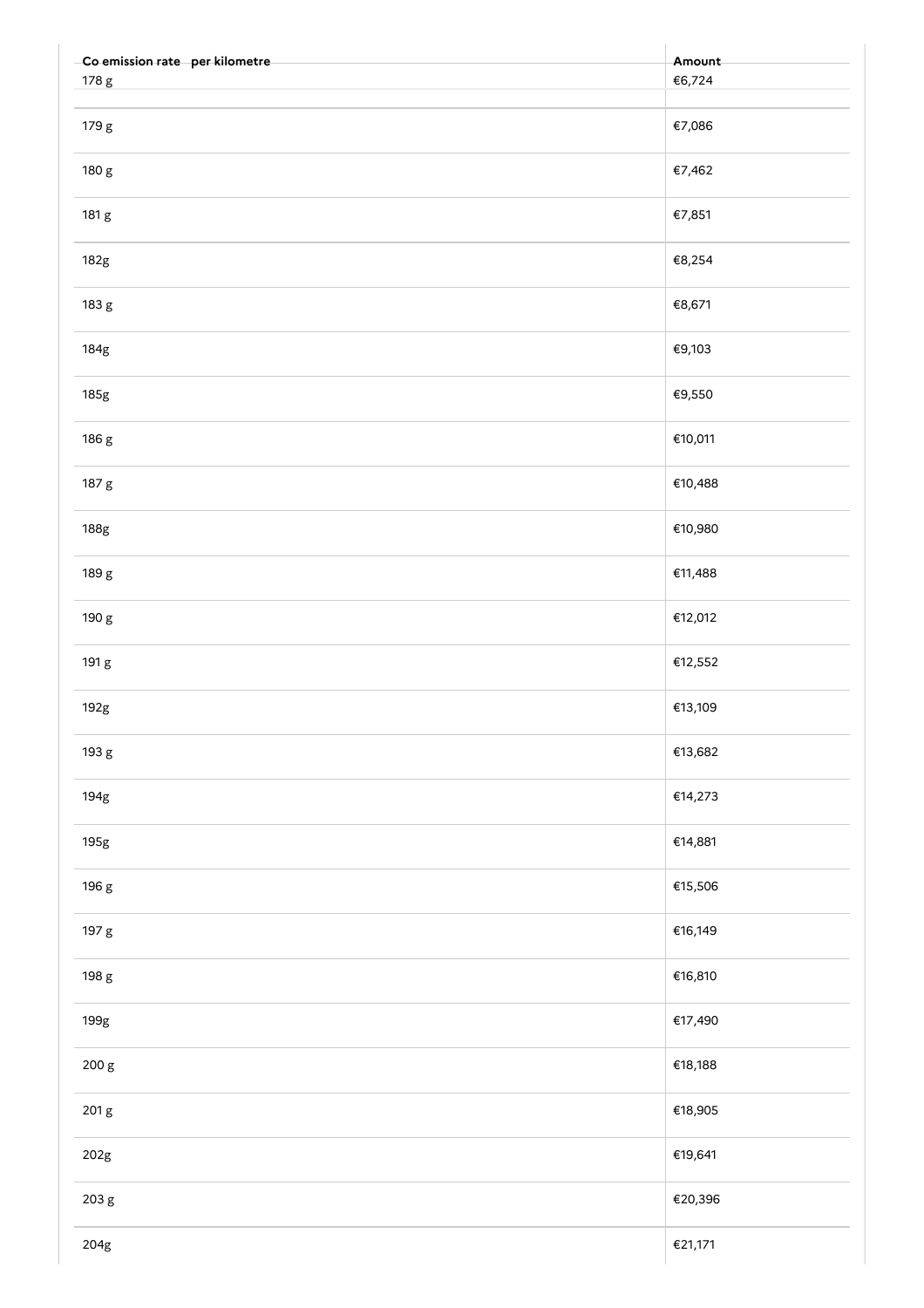| Co emission rate per kilometre | Amount<br>€21,966 |
|--------------------------------|-------------------|
| 206 g                          | €22,781           |
| 207 g                          | €23,616           |
| 208 g                          | €24,472           |
| 209g                           | €25,349           |
| 210 g                          | €26,247           |
| 211 g                          | €27,166           |
| 212 g                          | €28,107           |
| 213 g                          | €29,070           |
| 214 g                          | €30,056           |
| 215 g                          | €31,063           |
| 216 g                          | €32,094           |
| 217 g                          | €33,147           |
| 218 g                          | €34,224           |
| 219 g                          | €35,324           |
| 220 g                          | €36,447           |
| 221 g                          | €37,595           |
| 222 g                          | €38,767           |
| 223 g                          | €39,964           |
| Greater than 223 g             | €40,000           |

## Other

For a vehicle which has not received Community approval, the malus depends on the **administrative power of the vehicle, expressed in horsepower (CV**).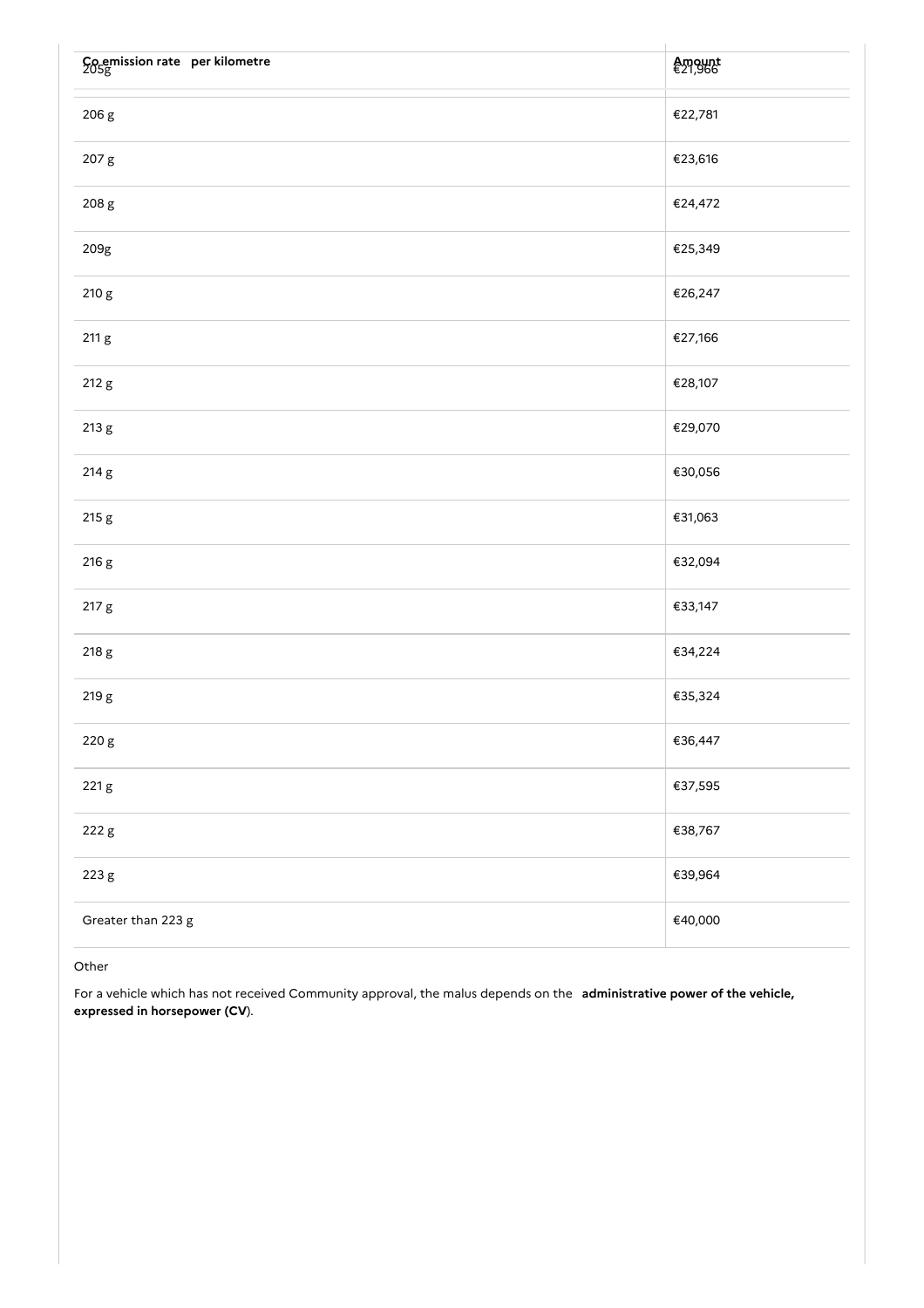#### Malus 2022 for a vehicle which has not been approved by the Community

| Administrative Power ch ()) | Amount       |
|-----------------------------|--------------|
| $\leq 4$                    | $\epsilon$ o |
| $\mathsf S$                 | €1000        |
| $\,$ 6 $\,$                 | €3,000       |
| $\overline{7}$              | €4 000       |
| $\bf8$                      | €6 000       |
| $\mathsf 9$                 | €7 000       |
| $10\,$                      | €9,250       |
| $11$                        | €10,500      |
| $12\,$                      | €12,500      |
| $13$                        | €13,500      |
| $14$                        | €15,625      |
| $15\,$                      | €16,500      |
| $16\,$                      | €19,250      |
| $17\,$                      | €21,000      |
| $18\,$                      | €23,500      |
| $19$                        | €26,000      |
| $20\,$                      | €28,500      |
| 21                          | €31,000      |
| 22                          | €33,500      |
| $23\,$                      | €36,000      |
| 24                          | €38,500      |
| $25+$                       | €40,000      |

#### The amount of the CO2 allowance of a converted vehicle matches effective on the date of its 1<sup>re</sup> registration.

Example for a commercial vehicle registered in 2021 and converted into a passenger vehicle in 2022: the amount of the malus corresponds to the scale in force on the date of its <sup>1re</sup> registration in 2021.

Please note: the amount of the CO2 malus is capped at 50 % of the price TTC () for a vehicle of which 1<sup>re</sup> registration from .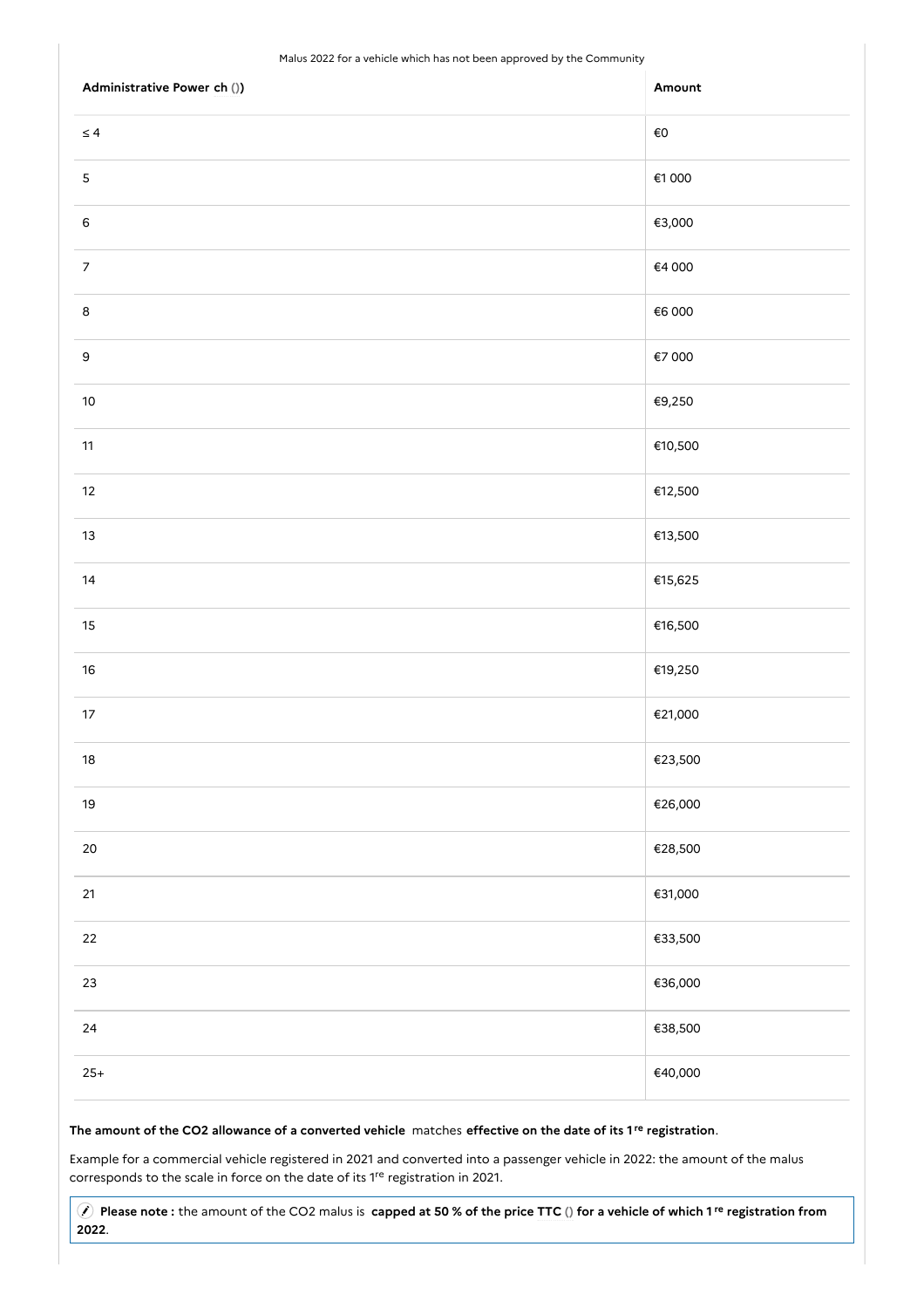## Can I get a discount?

#### Transformed vehicle

A reduction in the malus shall apply provided that the registration resulting from the transformation of the vehicle takes place **6** months or more after 1<sup>re</sup> registration

For example utility transformed M1 vehicle.

The discount is **10 % per year** from 1st registration.

Vehicle equipped to operate with E85 superethanol

Vehicle which has received Community type-approval

A vehicle equipped to operate with the E85 superethanol is equipped with abasement of 40%on CO2 emission rates.

However, this allowance shall not apply to vehicles with CO2 emissions exceeding 250 g/km.

Example :

A new vehicle equipped to operate with the E85 superethanol emits 180 g of CO2 per km. A 40 % reduction applies to its CO2 rate, i.e. 72 g (180 x 40 %). The rate used to calculate the malus is 108 grammes (180 - 72). This vehicle is therefore not subject to malus.

Vehicle which has not received Community type-approval

A vehicle equipped to operate with the E85 superethanol shall receive a reduction of **2 CV** except where the administrative power of the vehicle exceeds 12 CV.

Large family

Large families can enjoy malus reduction [\(https://www.service-public.fr/particuliers/vosdroits/F35951?lang=en\)](https://www.service-public.fr/particuliers/vosdroits/F35951?lang=en).

 **FYI :** a legal person may receive a discount when the vehicle has 8 or more seats: 80 g/km if the tax is calculated on the basis of the CO2 emission rate per km or 4 horsepower (CV) if the tax depends on the administrative power of the vehicle, expressed as CV.

## When do you have to pay for the malus?

The cost of the Certificate of Registration (carte grise), which includes the malus, is included in the invoice if the dealer handles the registration of the vehicle.

Otherwise, you pay the malus when you do the vehicle registration approach (https://www.service[public.fr/particuliers/vosdroits/F10293?lang=en\)](https://www.service-public.fr/particuliers/vosdroits/F10293?lang=en) on theCHILDREN ().

**It's the date of registration that matters, not the date of order or purchase** .

## What impact does the CO2 malus have on the cost of carte grise?

You can use a simulator to calculate the cost of the carte grise:

# $\frac{1}{\sqrt{2}}$  Calculate carte grise Cost

Directorate of Legal and Administrative Information (Dila) - Prime Minister

Go to simulator<sup>1</sup> [\(https://www.service-public.fr/simulateur/calcul/cout-certificat-immatriculation\)](https://www.service-public.fr/simulateur/calcul/cout-certificat-immatriculation)

## Purchase from foreigner

Which vehicles are involved?

The malus applies to passenger vehicles (e.g. private vehicles or VP).

The tax does not apply to commercial vehicles.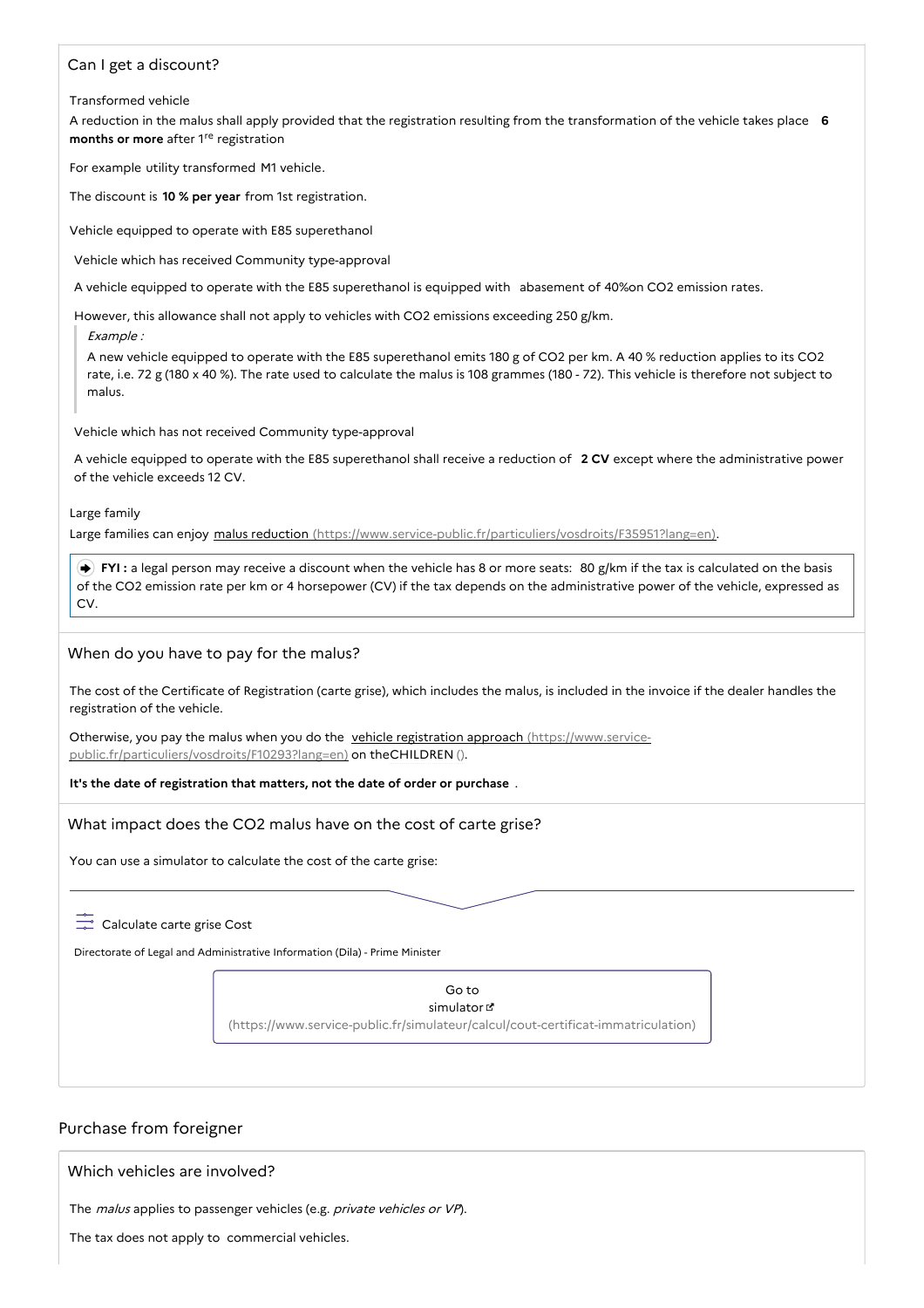Passenger vehicles are:

- Car category M1
- Vehicle category N1 body lorry with at least 5 seats, unless it is exclusively used for the operation of ski lifts and ski areas  $\mathbf{r}$
- Multi-purpose vehicle category N1 for the carriage of passengers, their luggage or their goods

## The malus applies **when the vehicle is purchased 1st Registration in France**.

**Please note**: a vehicle not subject to the malus during the 1<sup>re</sup> registration is subject to malus during registration resulting from technical changes [\(https://www.service-public.fr/particuliers/vosdroits/F1478?lang=en\)](https://www.service-public.fr/particuliers/vosdroits/F1478?lang=en) which cause him to lose the benefit of the exemption. For example, a change transforming a utility in M1 vehicle.

## Which vehicles are exempt?

Handicap

The tax does not apply to the following vehicles:

- Wheelchair accessible vehicle
- ▶ Vehicle acquired by a person with mobility card [\(https://www.service-public.fr/particuliers/vosdroits/F34049?lang=en\)](https://www.service-public.fr/particuliers/vosdroits/F34049?lang=en) marked invalidity or a military disability card. The exemption may only apply to one vehicle per beneficiary. The exemption also applies in the case of long-term rental arrangements.
- ▶ Vehicle acquired by a person with a minor or dependent child in their tax home who has mobility inclusion card [\(https://www.service-public.fr/particuliers/vosdroits/F34049?lang=en\)](https://www.service-public.fr/particuliers/vosdroits/F34049?lang=en) marked invalidity. The exemption may only apply to one vehicle per beneficiary. The exemption also applies in the case of long-term rental arrangements.

Attach a copy of the disability card to your application for a Certificate of Registration (carte grise).

Thus, the amount of the tax will not be added to other taxes when carte grise settlement (https://www.service[public.fr/particuliers/vosdroits/F19211?lang=en\).](https://www.service-public.fr/particuliers/vosdroits/F19211?lang=en)

Low emission vehicle

The tax does not apply to **electric and/or hydrogenic vehicles**.

In practice **a plug-in hybrid electric vehicle** with **all-electric range in city greater than 50 km** is not subject to the CO2 malus.

## How much is the malus?

The calculation is different if the vehicle is approved according to European standards or not.

EU type-approved vehicle

The malus is calculated **depending on the CO2 emission rate per vehicle kilometre** if the Community (European) type-approval.

Foreigner-registered vehicle in 2021

CO2 emissions are measured with the standard WLTP () or NEDC ().

### **Check the carte grise for the CO2 emission per km of the vehicle** .

EU-type vehicle with WLTP

Malus for a vehicle approved to the WLTP standard with 1st registration in 2021 at the foreigner

| Co emission rate <sub>2</sub> per kilometre | Amount |
|---------------------------------------------|--------|
| Less than 133 grammes (g)                   | €0     |
| 133 g                                       | €50    |
| 134g                                        | €75    |
| 135 g                                       | €100   |
| 136 g                                       | €125   |
| 137 g                                       | €150   |
| 138 g                                       | €170   |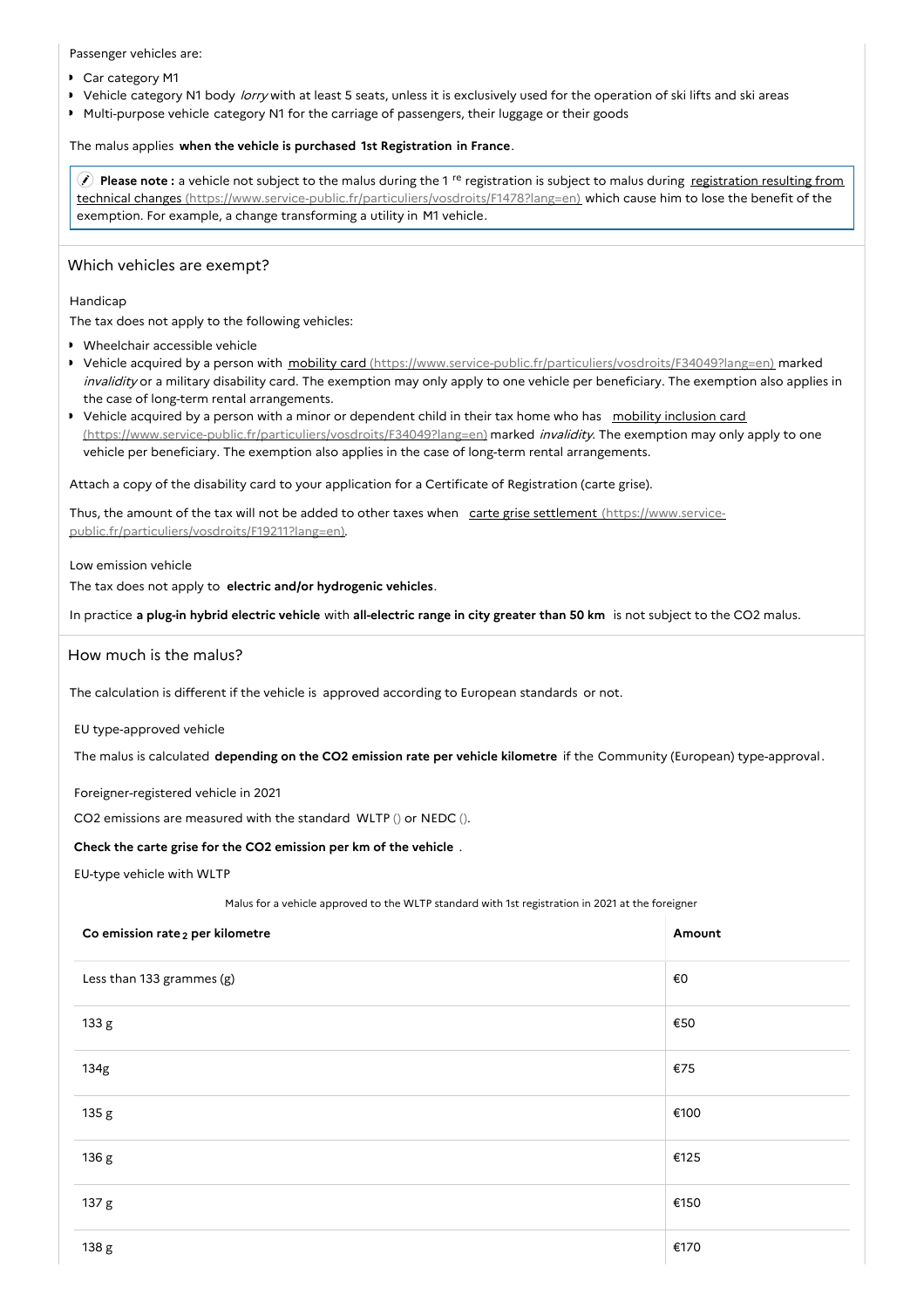| Co emission rate per kilometre $139~\mathrm{g}$ | Amount<br>€190 |
|-------------------------------------------------|----------------|
| 140 g                                           | €210           |
| 141 g                                           | €230           |
| 142g                                            | €240           |
| 143 g                                           | €260           |
| 144g                                            | €280           |
| 145 g                                           | €310           |
| 146 g                                           | €330           |
| 147 g                                           | €360           |
| 148 g                                           | €400           |
| 149 g                                           | €450           |
| 150 g                                           | €540           |
| 151 g                                           | €650           |
| 152g                                            | €740           |
| 153 g                                           | €818           |
| 154g                                            | $\epsilon$ 898 |
| 155g                                            | €983           |
| 156 g                                           | €1,074         |
| 157 g                                           | €1,172         |
| 158 g                                           | €1,276         |
| 159 g                                           | €1,386         |
| 160g                                            | €1,504         |
| 161 g                                           | €1,629         |
| 162g                                            | €1,761         |
| 163 g                                           | €1,901         |
| 164g                                            | €2,049         |
| 165 g                                           | €2,205         |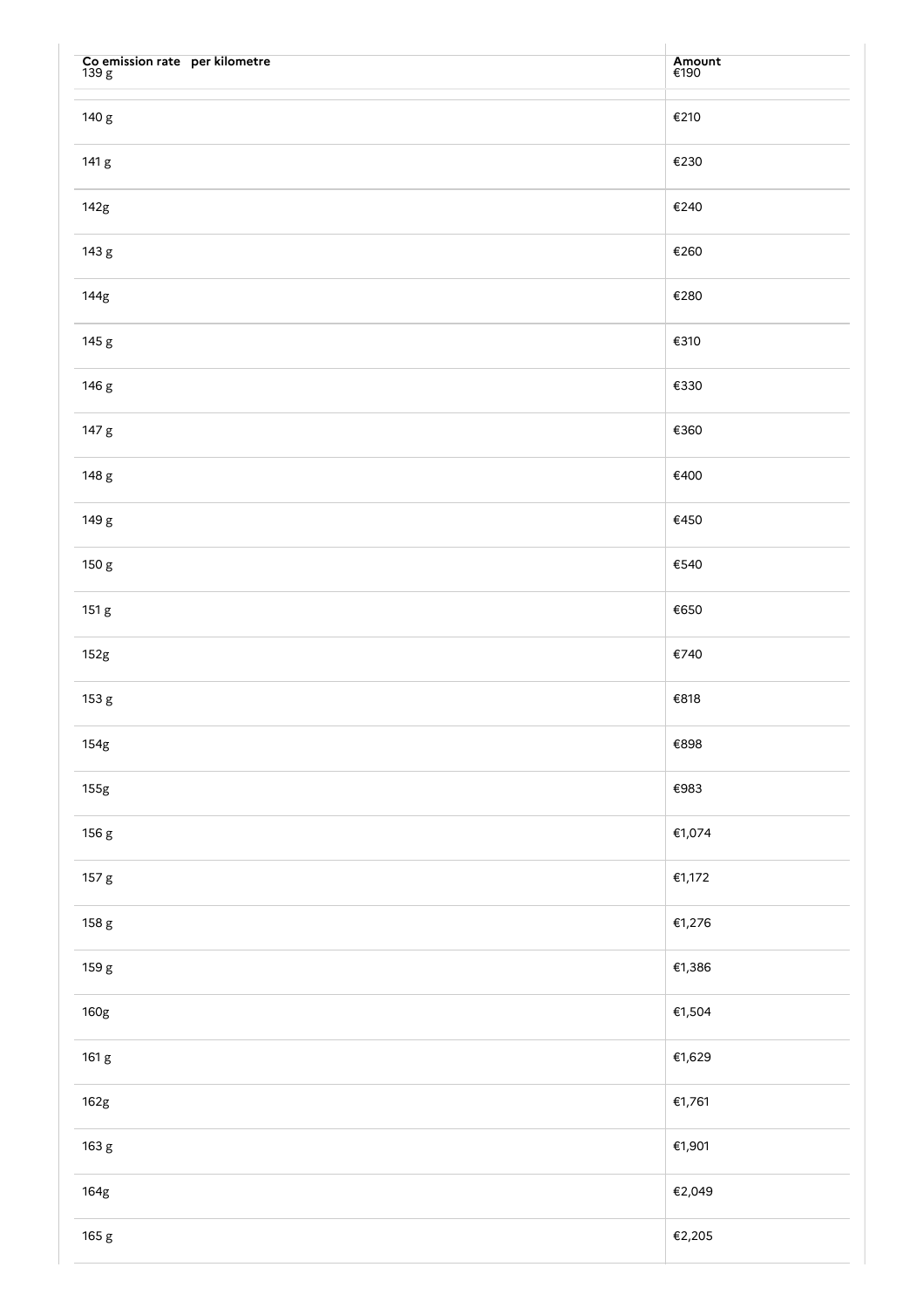| <b>Coofgmission rate per kilometre</b> | <b>And That</b> |
|----------------------------------------|-----------------|
| 167 g                                  | €2,544          |
| 168 g                                  | €2,726          |
| 169 g                                  | €2,918          |
| 170 g                                  | €3,119          |
| 171 g                                  | €3,331          |
| 172g                                   | €3,552          |
| 173 g                                  | €3,784          |
| 174g                                   | €4,026          |
| 175g                                   | €4,279          |
| 176 g                                  | €4,543          |
| 177 g                                  | €4,818          |
| 178 g                                  | €5,105          |
| 179 g                                  | €5,404          |
| 180 g                                  | €5,715          |
| 181 g                                  | €6,039          |
| 182g                                   | €6,375          |
| 183 g                                  | €6,724          |
| 184g                                   | €7,086          |
| 185g                                   | €7,462          |
| 186 g                                  | €7,851          |
| 187 g                                  | €8,254          |
| 188g                                   | €8,671          |
| 189 g                                  | €9,103          |
| 190 g                                  | €9,550          |
| 191 g                                  | €10,011         |
| 192g                                   | €10,488         |
|                                        |                 |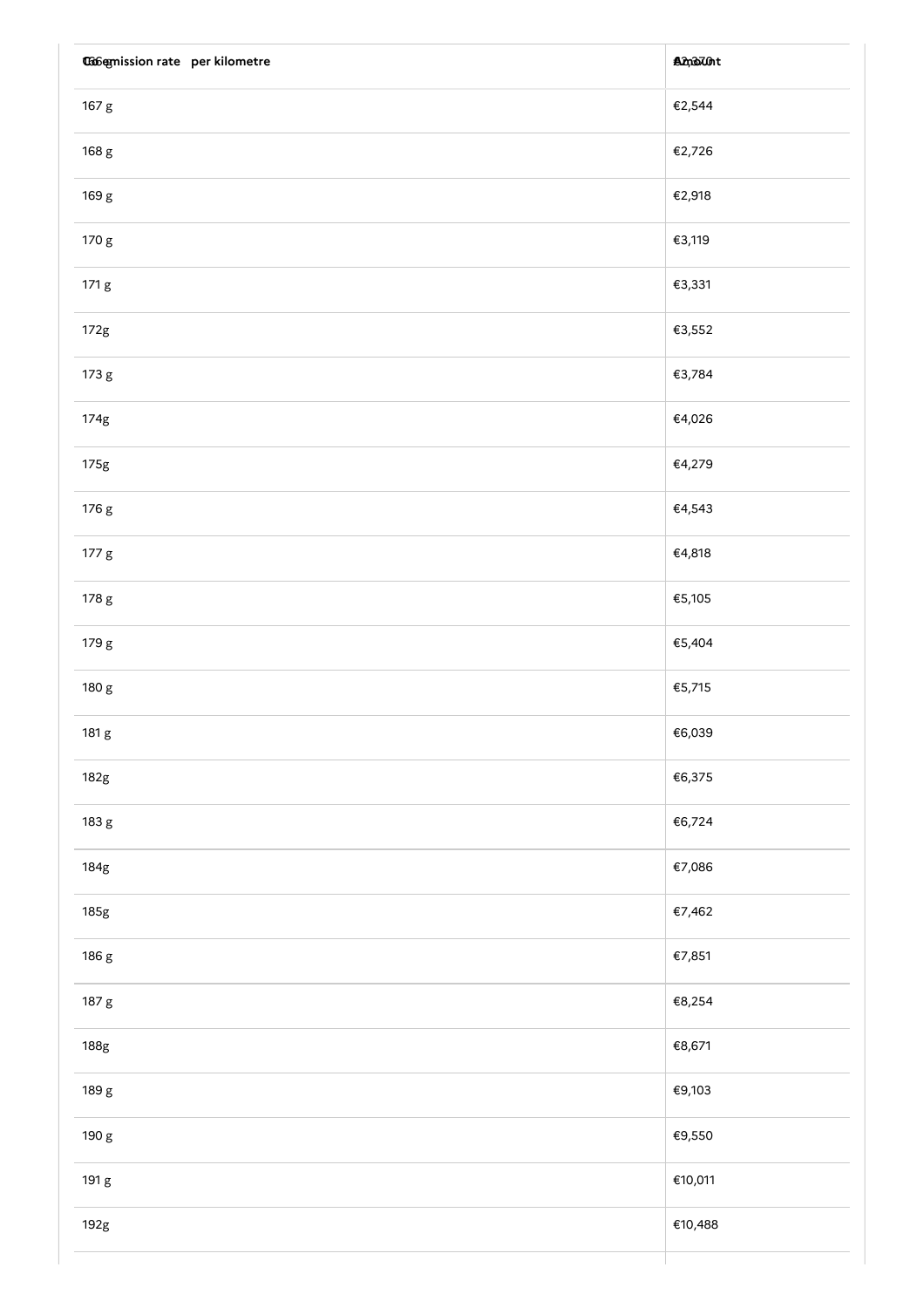| $193~\mathrm{g}$ Co emission rate $~$ per kilometre | €10,980<br><b>Amount</b> |
|-----------------------------------------------------|--------------------------|
| 194g                                                | €11,488                  |
| 195g                                                | €12,012                  |
| 196 g                                               | €12,552                  |
| 197 g                                               | €13,109                  |
| 198 g                                               | €13,682                  |
| 199g                                                | €14,273                  |
| 200 g                                               | €14,881                  |
| 201 g                                               | €15,506                  |
| 202g                                                | €16,149                  |
| 203 g                                               | €16,810                  |
| 204g                                                | €17,490                  |
| 205g                                                | €18,188                  |
| 206 g                                               | €18,905                  |
| 207 g                                               | €19,641                  |
| 208 g                                               | €20,396                  |
| 209g                                                | €21,171                  |
| 210 g                                               | €21,966                  |
| 211 g                                               | €22,781                  |
| 212 g                                               | €23,616                  |
| 213 g                                               | €24,472                  |
| 214 g                                               | €25,349                  |
| 215 g                                               | €26,247                  |
| 216 g                                               | €27,166                  |
| 217 g                                               | €28,107                  |
| 218 g                                               | €29,070                  |
| Greater than 218 g                                  | €30,000                  |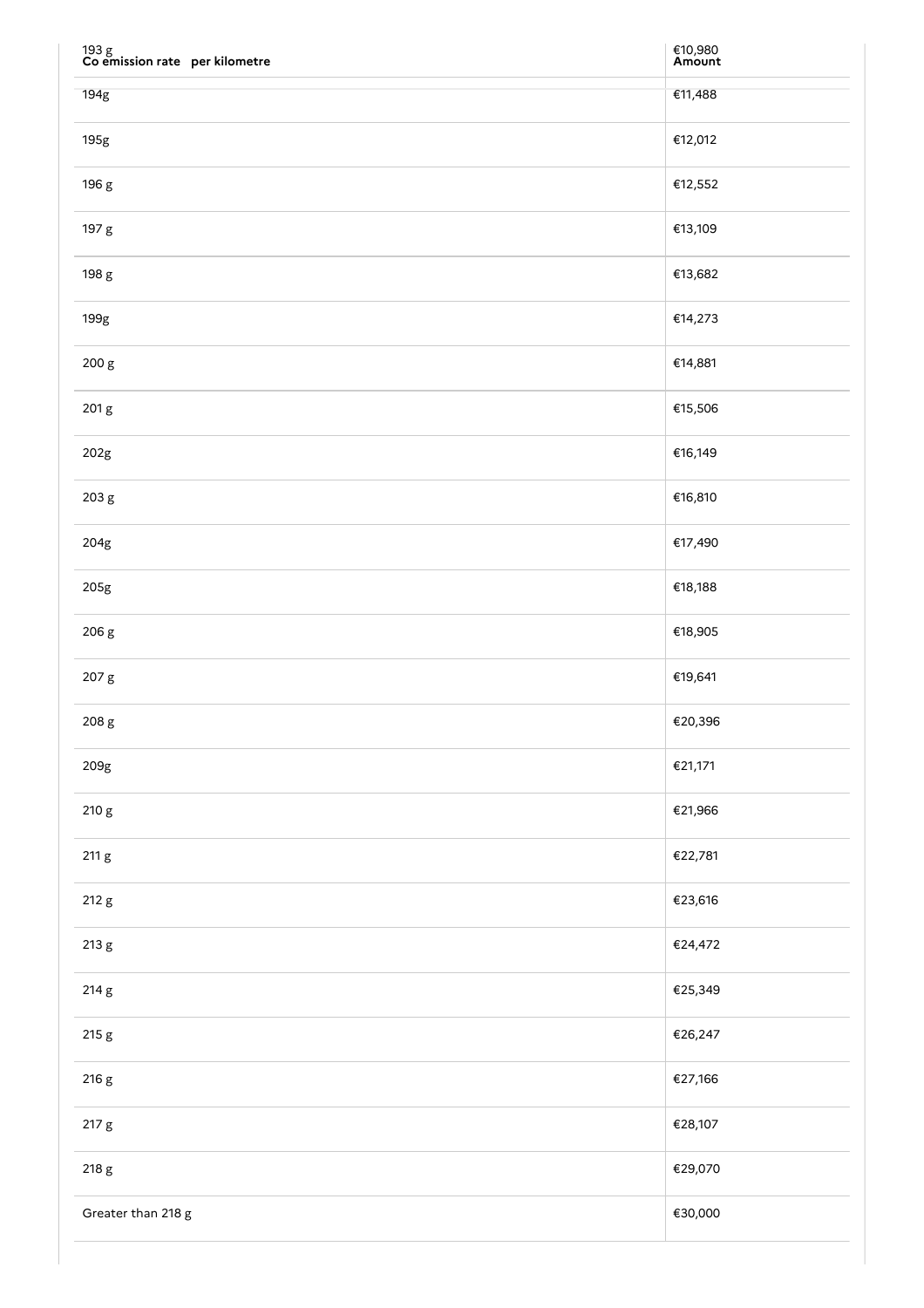Malus for a vehicle type-approved with the NEDC standard which was first registered in 2021 at the foreigner

| Co emission rate <sub>2</sub> per kilometre | Amount        |
|---------------------------------------------|---------------|
| Less than 110 grammes (g)                   | $\epsilon$ o  |
| 110 g                                       | $\epsilon$ 50 |
| 111 g                                       | $\epsilon$ 75 |
| 112 g                                       | €100          |
| 113 g                                       | €125          |
| 114g                                        | €150          |
| 115 g                                       | €170          |
| 116 g                                       | €190          |
| 117 g                                       | €210          |
| 118 g                                       | €230          |
| 119 g                                       | €240          |
| 120 g                                       | €260          |
| 121 g                                       | €280          |
| 122g                                        | €310          |
| 123 g                                       | €330          |
| 124g                                        | €360          |
| 125 g                                       | €400          |
| 126 g                                       | €450          |
| 127 g                                       | €540          |
| 128 g                                       | €650          |
| 129 g                                       | €740          |
| 130 g                                       | €818          |
| 131 g                                       | €898          |
| 132g                                        | €983          |
| 133 g                                       | €1074         |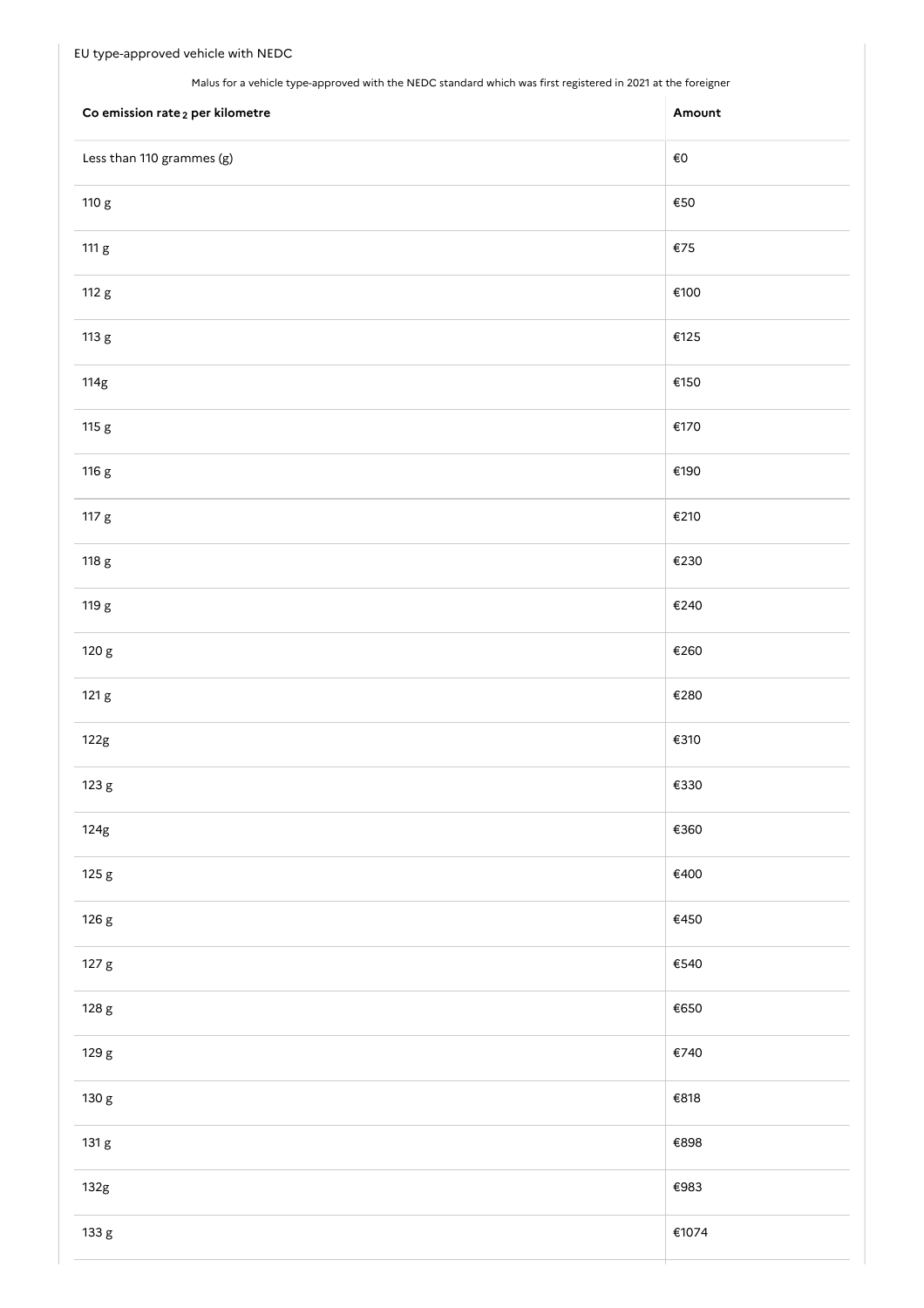| t348 mission rate per kilometre | <b>AH</b> ount |
|---------------------------------|----------------|
| 135 g                           | €1276          |
| 136 g                           | €1,386         |
| 137 g                           | €1,504         |
| 138 g                           | €1,629         |
| 139 g                           | €1,761         |
| 140 g                           | €1,901         |
| 141 g                           | €2,049         |
| 142g                            | €2,205         |
| 143 g                           | €2,370         |
| 144g                            | €2,544         |
| 145 g                           | €2,726         |
| 146 g                           | €2,918         |
| 147 g                           | €3,119         |
| 148 g                           | €3,331         |
| 149 g                           | €3,552         |
| 150 g                           | €3,784         |
| 151 g                           | €4,026         |
| 152g                            | €4,279         |
| 153 g                           | €4,543         |
| 154g                            | €4,818         |
| 155g                            | €5,105         |
| 156 g                           | €5,404         |
| 157 g                           | €5,715         |
| 158 g                           | €6,039         |
| 159 g                           | €6,375         |
| 160g                            | €6,724         |
|                                 |                |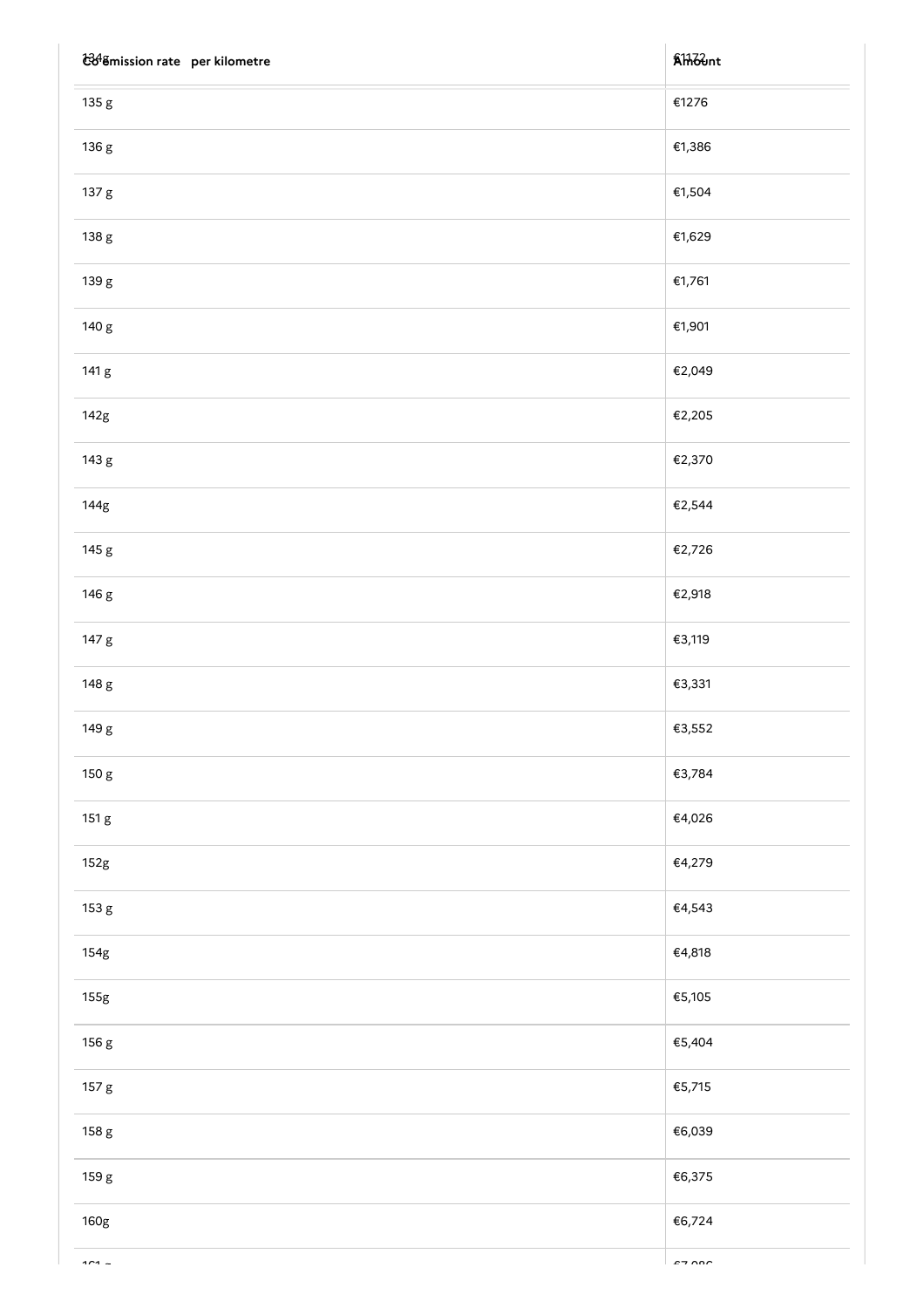| 161 g<br>Co emission rate per kilometre | €/,∪öb<br>Amount |
|-----------------------------------------|------------------|
| 162g                                    | €7,462           |
| 163 g                                   | €7,851           |
| 164g                                    | €8,254           |
| 165 g                                   | €8671            |
| 166g                                    | €9103            |
| 167 g                                   | €9,550           |
| 168 g                                   | €10,011          |
| 169 g                                   | €10,488          |
| 170 g                                   | €10,980          |
| 171 g                                   | €11,488          |
| 172g                                    | €12,012          |
| 173 g                                   | €12,552          |
| 174g                                    | €13,109          |
| 175g                                    | €13,682          |
| 176 g                                   | €14,273          |
| 177 g                                   | €14,881          |
| 178 g                                   | €15,506          |
| 179 g                                   | €16,149          |
| 180 g                                   | €16,810          |
| 181 g                                   | €17,490          |
| 182g                                    | €18,188          |
| 183 g                                   | €18,905          |
| 184g                                    | €19,641          |
| Greater than 184 g                      | €20,000          |

Foreigner-registered vehicle in 2022

CO2 emissions are measured with the standard WLTP () or NEDC ().

**Check the Certificate of Registration (carte grise) for the CO2 emission rate per km of the vehicle.**

EU-type vehicle with WLTP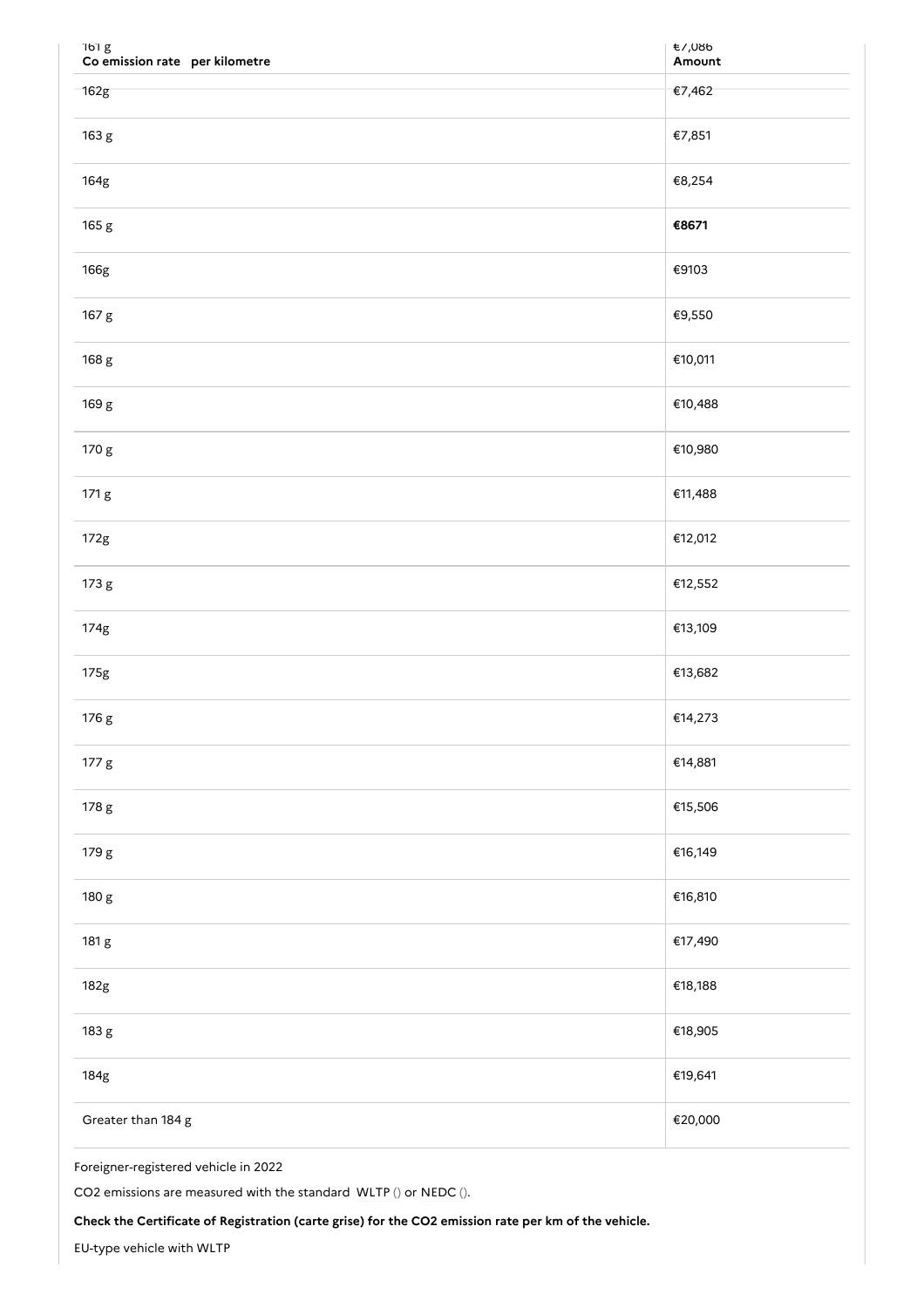#### Malus for a WLTP-approved EU vehicle with 1st registration in 2022 at the foreigner

| . .<br>$\overline{\phantom{0}}$<br>$\overline{\phantom{0}}$ |                |
|-------------------------------------------------------------|----------------|
| Co emission rate <sub>2</sub> per kilometre                 | Amount         |
| Less than 128 grammes (g)                                   | $\epsilon$ o   |
| 128 g                                                       | $\epsilon$ 50  |
| 129 g                                                       | €75            |
| 130 g                                                       | €100           |
| 131 g                                                       | €125           |
| 132g                                                        | €150           |
| 133 g                                                       | €170           |
| 134g                                                        | €190           |
| 135 g                                                       | €210           |
| 136 g                                                       | €230           |
| 137 g                                                       | €240           |
| 138 g                                                       | €260           |
| 139 g                                                       | €280           |
| 140 g                                                       | €310           |
| 141 g                                                       | $\epsilon$ 330 |
| 142g                                                        | €360           |
| 143 g                                                       | €400           |
| 144g                                                        | €450           |
| 145 g                                                       | €540           |
| 146 g                                                       | €650           |
| 147 g                                                       | €740           |
| 148 g                                                       | €818           |
| 149 g                                                       | €898           |
| 150 g                                                       | €983           |
| 151 g                                                       | €1,074         |
| 152g                                                        | €1,172         |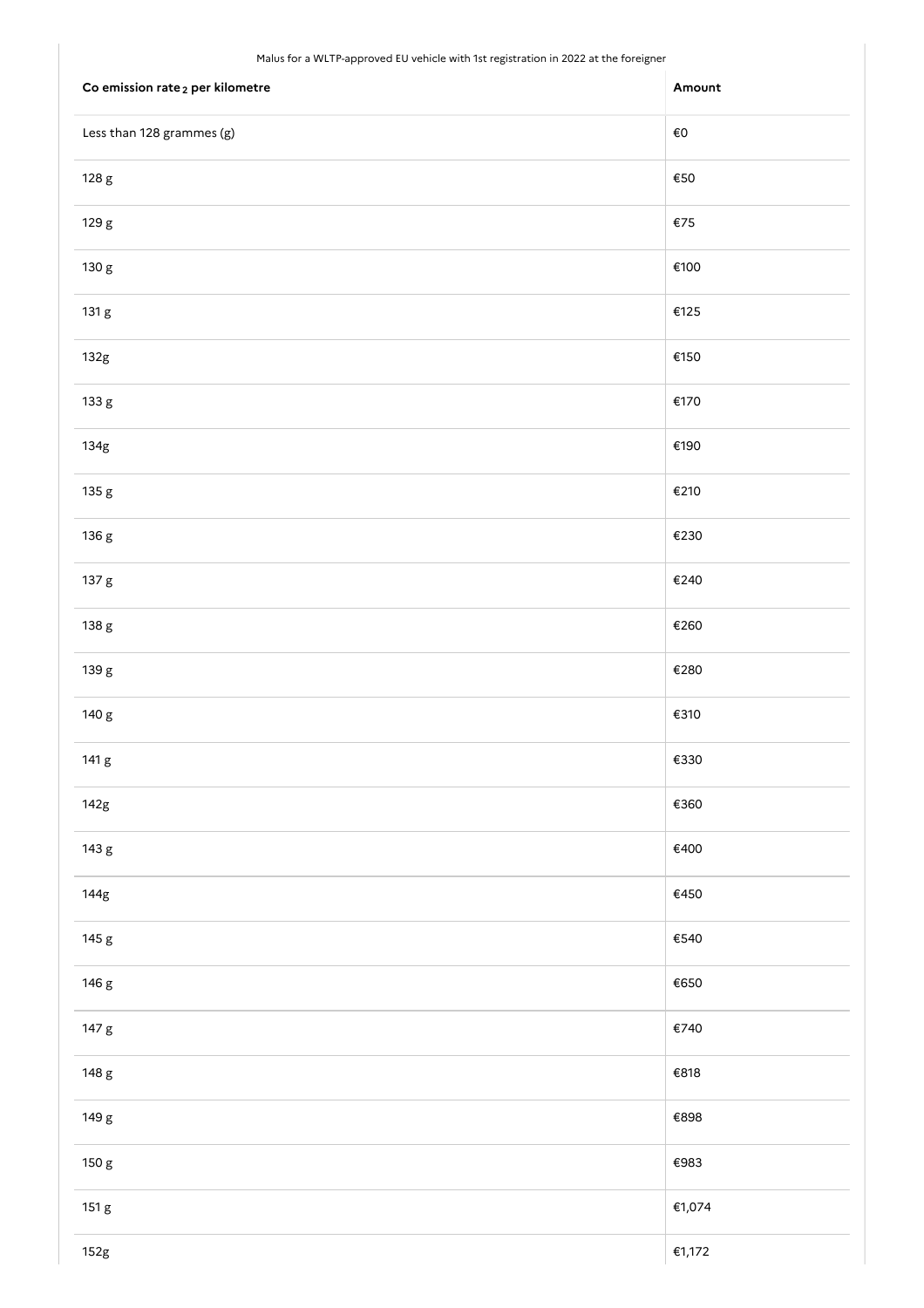| Co emission rate per kilometre<br>153 g | Amount<br>€1,276 |
|-----------------------------------------|------------------|
|                                         |                  |
| 154g                                    | €1,386           |
| 155g                                    | €1,504           |
| 156 g                                   | €1,629           |
| 157 g                                   | €1,761           |
| 158 g                                   | €1,901           |
| 159 g                                   | €2,049           |
| 160g                                    | €2,205           |
| 161 g                                   | €2,370           |
| 162g                                    | €2,544           |
| 163 g                                   | €2,726           |
| 164g                                    | €2,918           |
| 165 g                                   | €3,119           |
| 166 g                                   | €3,331           |
| 167 g                                   | €3,552           |
| 168 g                                   | €3,784           |
| 169 g                                   | €4,026           |
| 170 g                                   | €4,279           |
| 171 g                                   | €4,543           |
| 172g                                    | €4,818           |
| 173 g                                   | €5,105           |
| 174g                                    | €5,404           |
| 175g                                    | €5,715           |
| 176 g                                   | €6,039           |
| 177 g                                   | €6,375           |
| 178 g                                   | €6,724           |
| 179 g                                   | €7,086           |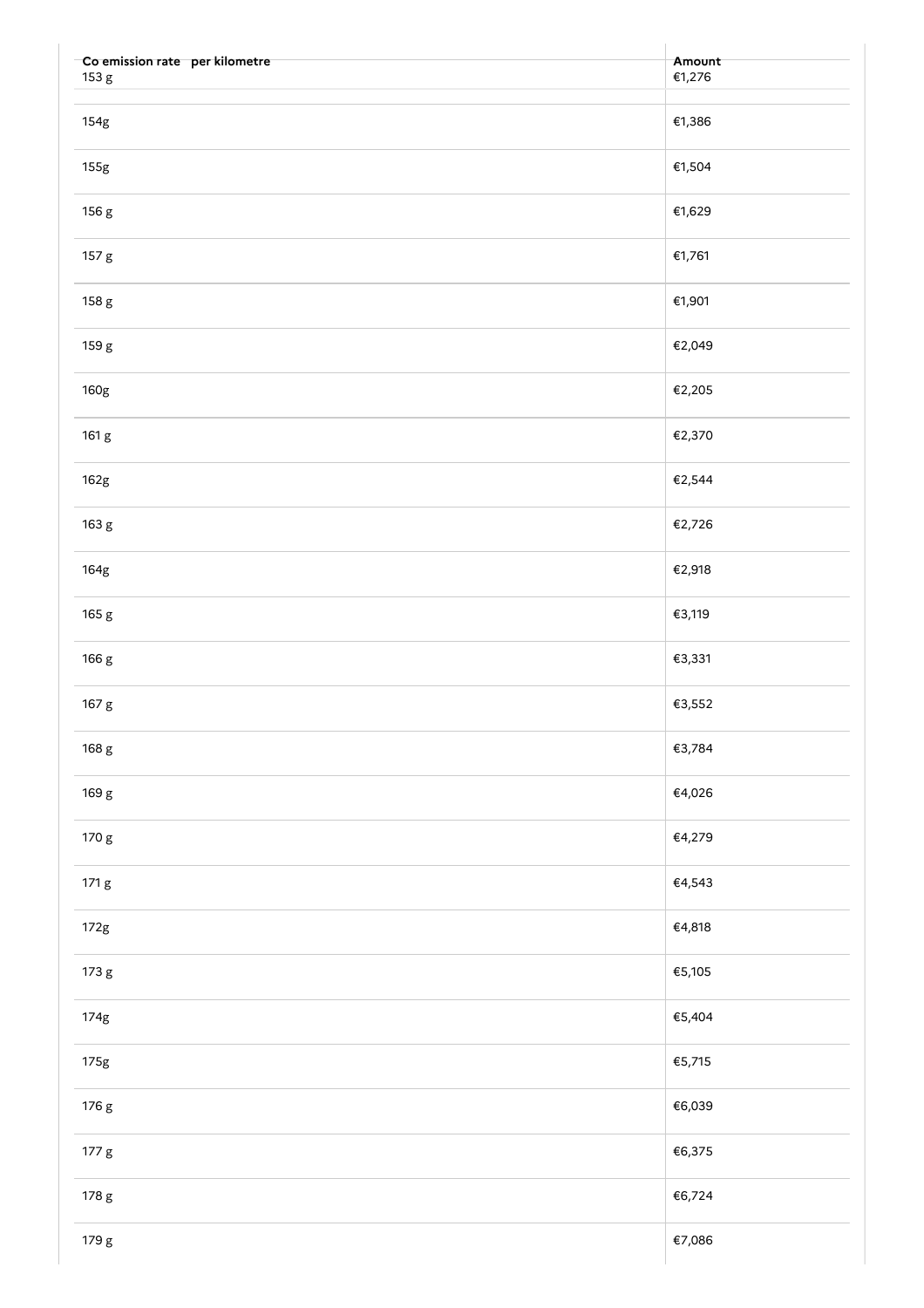| Forgenission rate per kilometre | <b>Amaynt</b> |
|---------------------------------|---------------|
| 181 g                           | €7,851        |
| 182g                            | €8,254        |
| 183 g                           | €8,671        |
| 184g                            | €9,103        |
| 185g                            | €9,550        |
| 186 g                           | €10,011       |
| 187 g                           | €10,488       |
| 188g                            | €10,980       |
| 189 g                           | €11,488       |
| 190 g                           | €12,012       |
| 191 g                           | €12,552       |
| 192g                            | €13,109       |
| 193 g                           | €13,682       |
| 194g                            | €14,273       |
| 195g                            | €14,881       |
| 196 g                           | €15,506       |
| 197 g                           | €16,149       |
| 198 g                           | €16,810       |
| 199g                            | €17,490       |
| 200 g                           | €18,188       |
| 201 g                           | €18,905       |
| 202g                            | €19,641       |
| 203 g                           | €20,396       |
| 204g                            | €21,171       |
| 205g                            | €21,966       |
| 206 g                           | €22,781       |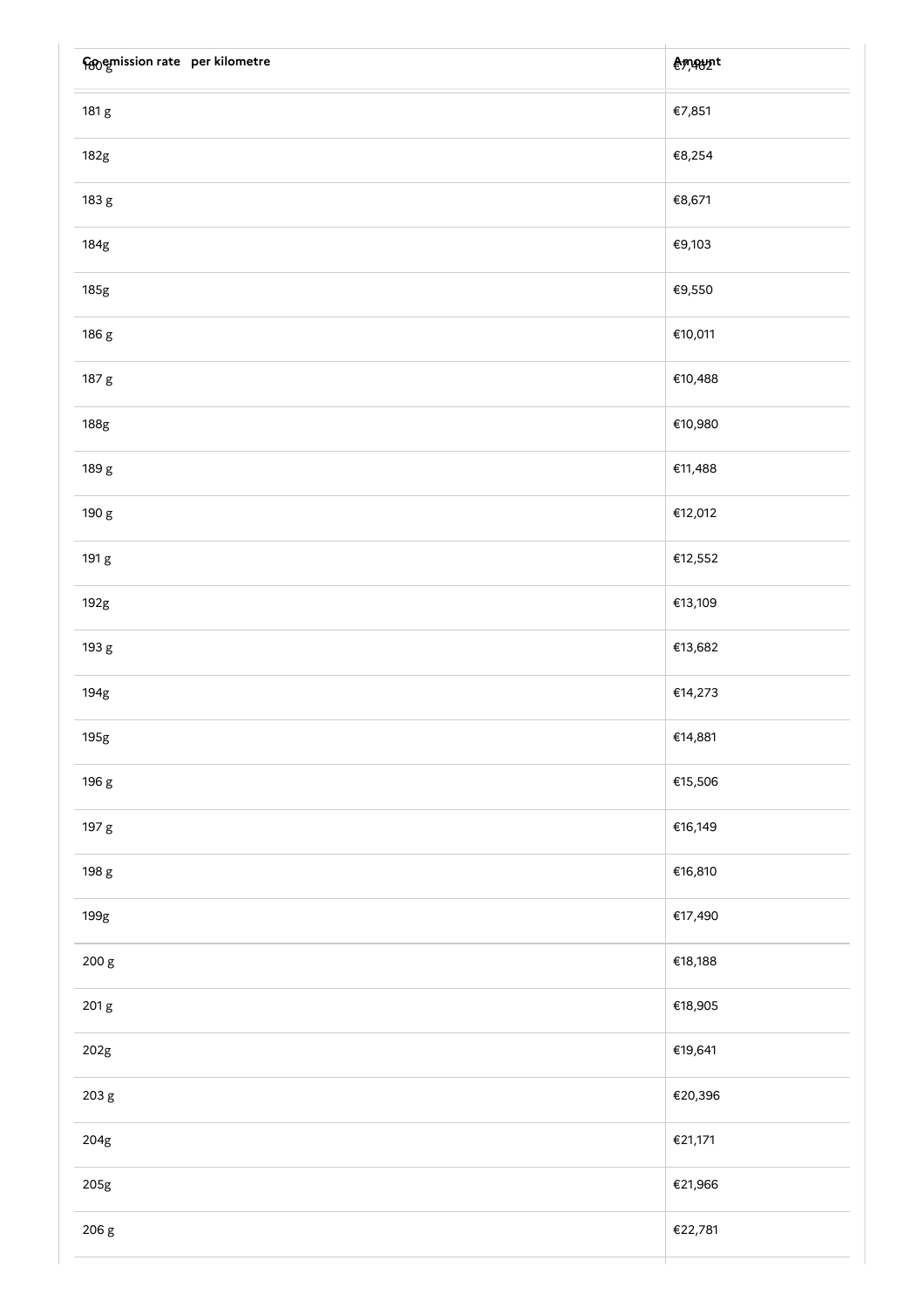| $207 g$<br>Co emission rate per kilometre | €23,616 |
|-------------------------------------------|---------|
| 208 g                                     | €24,472 |
| 209g                                      | €25,349 |
| 210 g                                     | €26,247 |
| 211 g                                     | €27,166 |
| 212 g                                     | €28,107 |
| 213 g                                     | €29,070 |
| 214 g                                     | €30,056 |
| 215 g                                     | €31,063 |
| 216 g                                     | €32,094 |
| 217 g                                     | €33,147 |
| 218 g                                     | €34,224 |
| 219 g                                     | €35,324 |
| 220 g                                     | €36,447 |
| 221 g                                     | €37,595 |
| 222 g                                     | €38,767 |
| 223 g                                     | €39,964 |
| Greater than 223 g                        | €40,000 |

# EU type-approved vehicle with NEDC

Malus for a vehicle type-approved with the NEDC standard which was first registered in 2022 at the foreigner

| Co emission rate <sub>2</sub> per kilometre | Amount |
|---------------------------------------------|--------|
| Less than 110 grammes (g)                   | €0     |
| 110 g                                       | €50    |
| 111 g                                       | €75    |
| 112 g                                       | €100   |
| 113 g                                       | €125   |
| 114g                                        | €150   |
| 115 g                                       | €170   |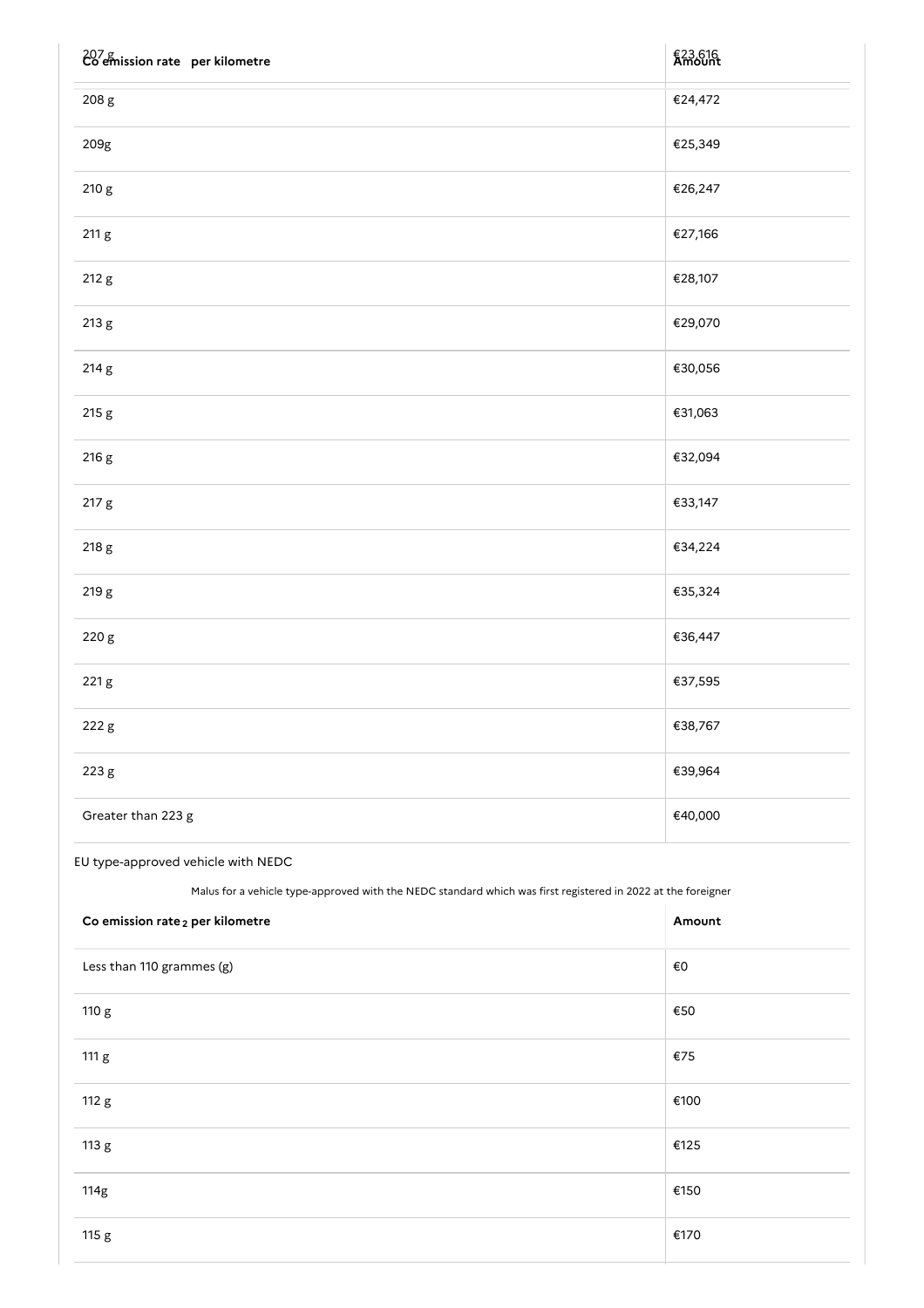| C6 @mission rate per kilometre | <b>A</b> filount |
|--------------------------------|------------------|
| 117 g                          | €210             |
| 118 g                          | €230             |
| 119 g                          | €240             |
| 120 g                          | €260             |
| 121 g                          | €280             |
| 122g                           | €310             |
| 123 g                          | €330             |
| 124g                           | €360             |
| 125 g                          | €400             |
| 126 g                          | €450             |
| 127 g                          | $\mathsf{E}540$  |
| 128 g                          | €650             |
| 129 g                          | €740             |
| 130 g                          | €818             |
| 131 g                          | €898             |
| 132g                           | €983             |
| 133 g                          | €1074            |
| 134g                           | €1172            |
| 135 g                          | €1276            |
| 136 g                          | €1,386           |
| 137 g                          | €1,504           |
| 138 g                          | €1,629           |
| 139 g                          | €1,761           |
| 140 g                          | €1,901           |
| 141 g                          | €2,049           |
| 142g                           | €2,205           |
|                                |                  |

143 g €2,370 g €2,370 g €2,370 g €2,370 g €2,370 g €2,370 g €2,370 g €2,370 g €2,370 g €2,370 g €2,370 g €2,37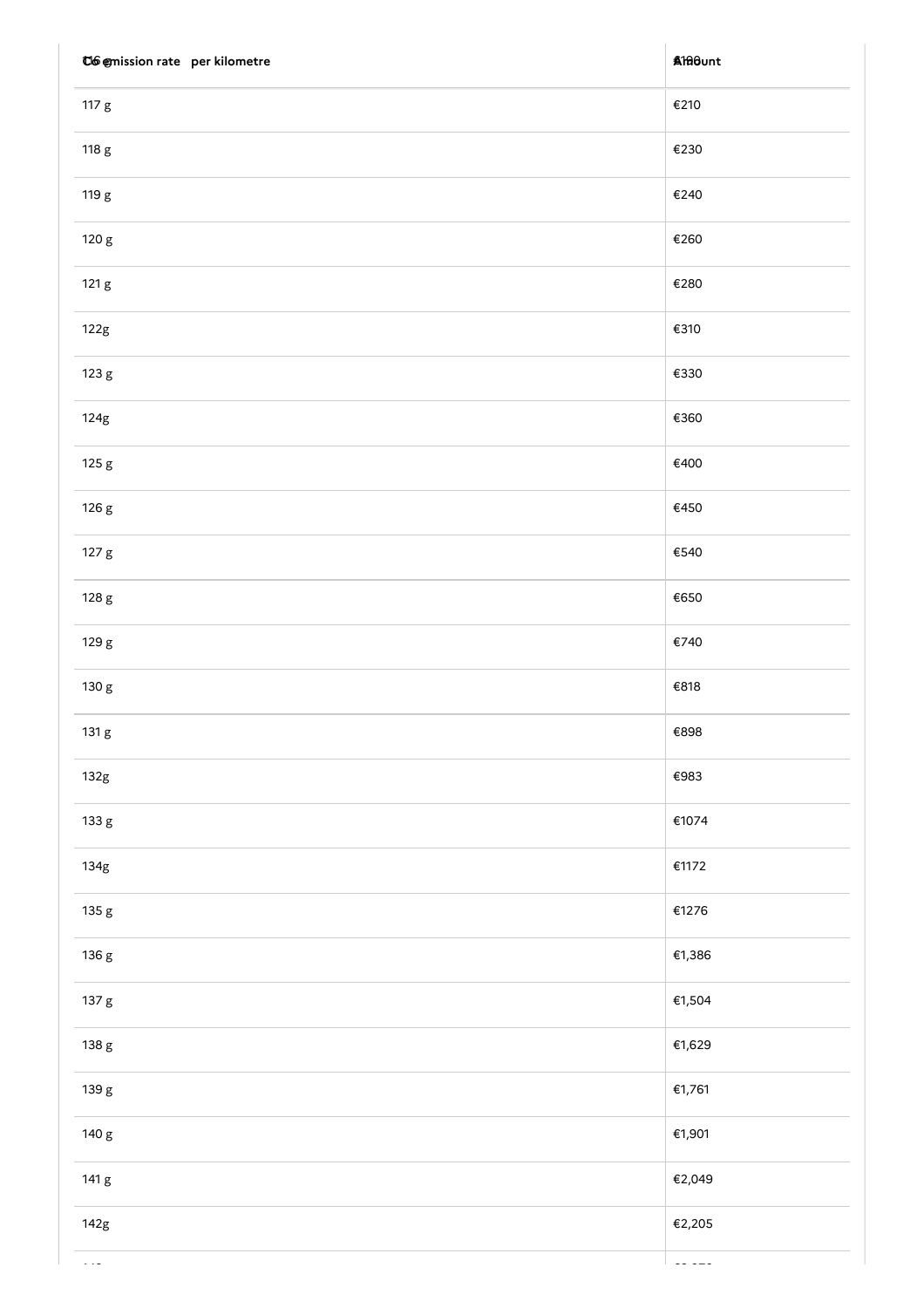| $143~\mathrm{g}$ Co emission rate $~$ per kilometre | €2,370<br><b>Amount</b> |
|-----------------------------------------------------|-------------------------|
| 144g                                                | €2,544                  |
| 145 g                                               | €2,726                  |
| 146 g                                               | €2,918                  |
| 147 g                                               | €3,119                  |
| 148 g                                               | €3,331                  |
| 149 g                                               | €3,552                  |
| 150 g                                               | €3,784                  |
| 151 g                                               | €4,026                  |
| 152g                                                | €4,279                  |
| 153 g                                               | €4,543                  |
| 154g                                                | €4,818                  |
| 155g                                                | €5,105                  |
| 156 g                                               | €5,404                  |
| 157 g                                               | €5,715                  |
| 158 g                                               | €6,039                  |
| 159 g                                               | €6,375                  |
| 160g                                                | €6,724                  |
| 161 g                                               | €7,086                  |
| 162g                                                | €7,462                  |
| 163 g                                               | €7,851                  |
| 164g                                                | €8,254                  |
| 165 g                                               | €8671                   |
| 166g                                                | €9103                   |
| 167 g                                               | €9,550                  |
| 168 g                                               | €10,011                 |
| 169 g                                               | €10,488                 |
| 170 g                                               | €10,980                 |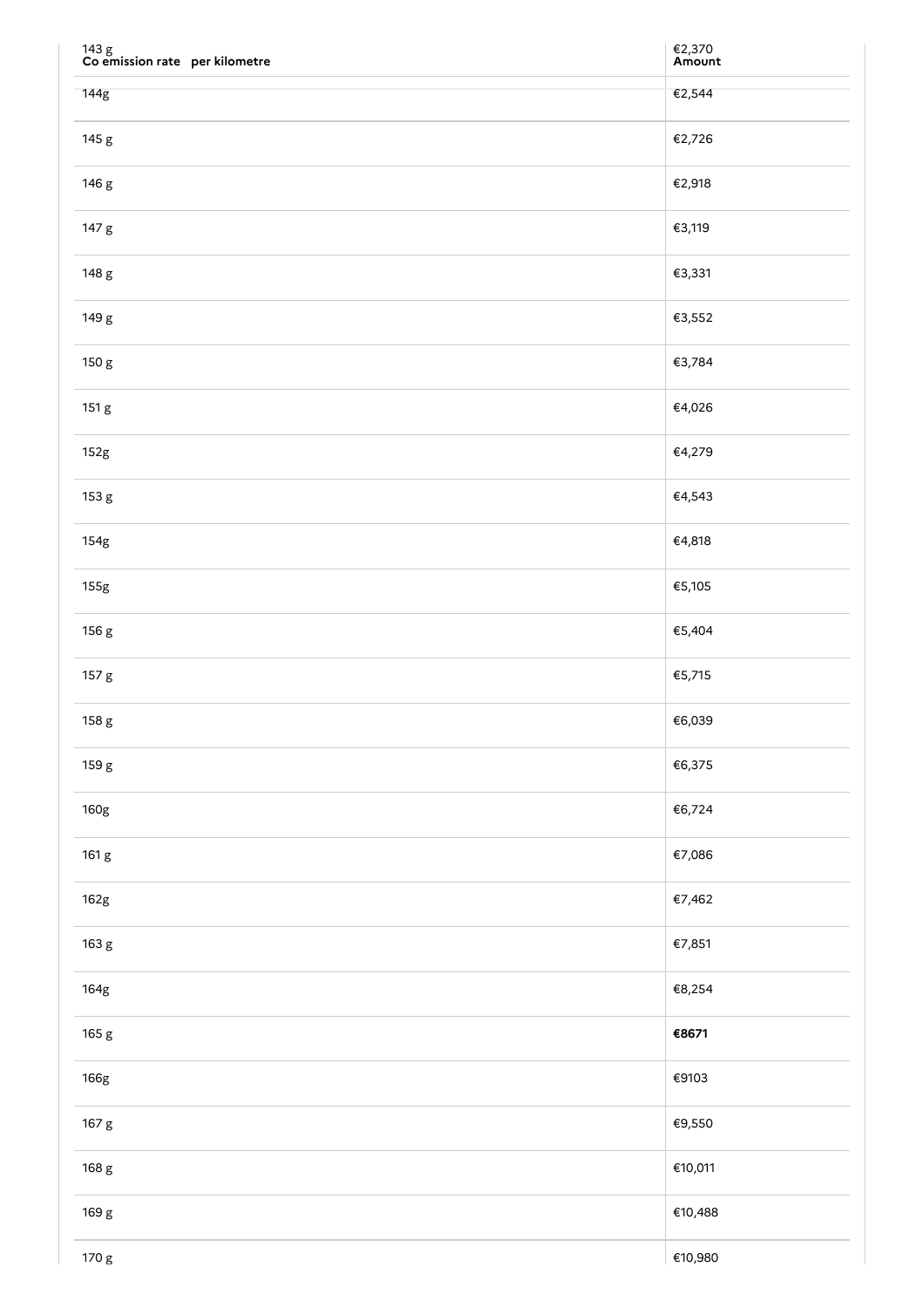| Co emission rate per kilometre | Amount  |
|--------------------------------|---------|
| 171 g                          | €11,488 |
| 172g                           | €12,012 |
| 173 g                          | €12,552 |
| 174g                           | €13,109 |
| 175g                           | €13,682 |
| 176 g                          | €14,273 |
| 177 g                          | €14,881 |
| 178 g                          | €15,506 |
| 179 g                          | €16,149 |
| 180 g                          | €16,810 |
| 181 g                          | €17,490 |
| 182g                           | €18,188 |
| 183 g                          | €18,905 |
| 184g                           | €19,641 |
| Greater than 184 g             | €20,000 |

## Other

Foreigner-registered vehicle in 2021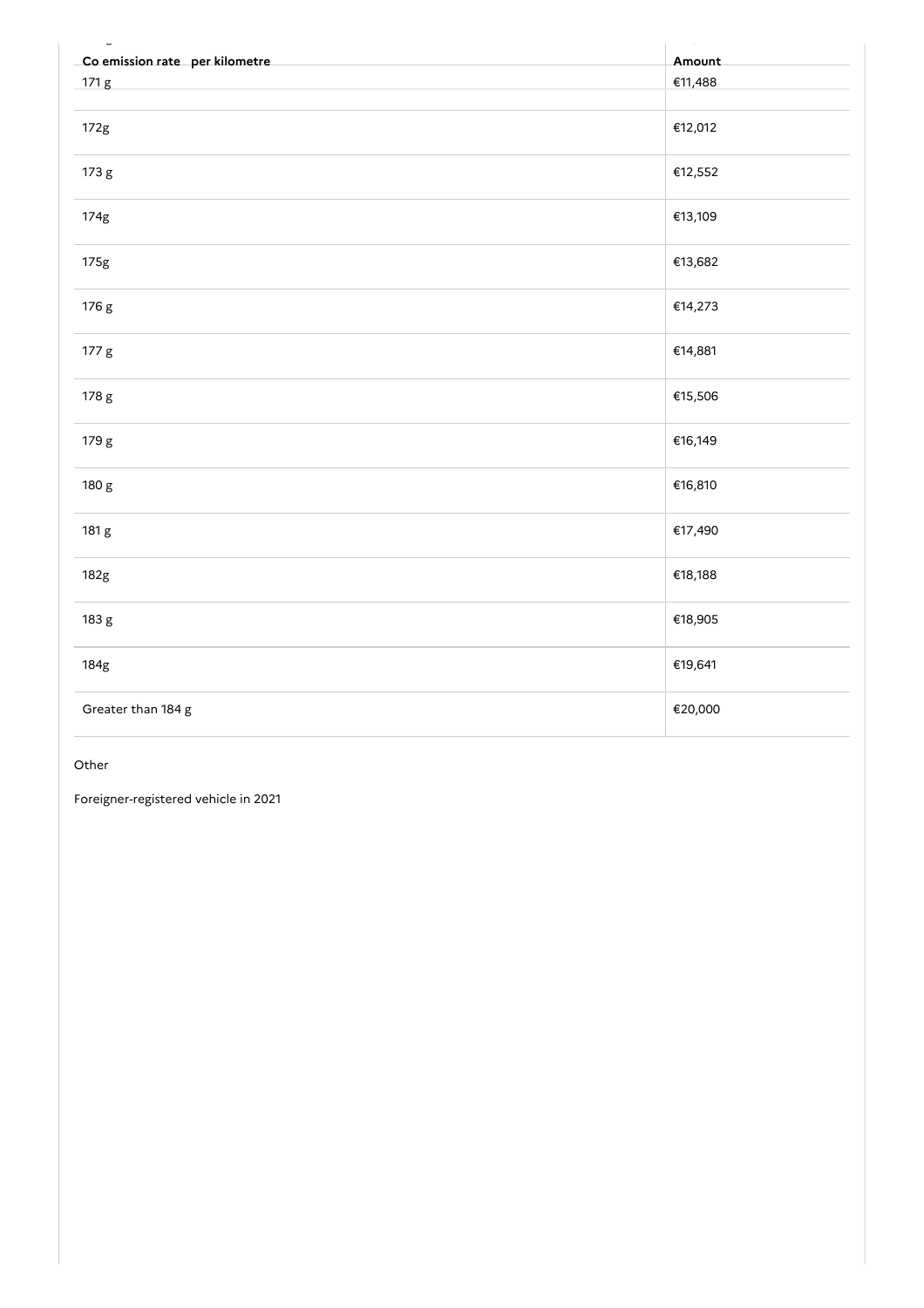## Malus for non-EU type-approved vehicle with 1st foreigner registration in 2021

| Administrative Power ch ()) | Amount       |
|-----------------------------|--------------|
| $\leq 4$                    | $\epsilon$ o |
| $\mathsf S$                 | €250         |
| $\,6$                       | €2,825       |
| $\overline{7}$              | €3,425       |
| $\bf8$                      | €5,950       |
| $\mathsf 9$                 | €6,550       |
| $10\,$                      | €9,075       |
| $11$                        | €9,675       |
| $12\,$                      | €12,200      |
| $13$                        | €12,800      |
| 14                          | €15,325      |
| $15\,$                      | €15,925      |
| $16\,$                      | €18,450      |
| $17\,$                      | €19,150      |
| $18\,$                      | €22,500      |
| $19$                        | €25,000      |
| $20\,$                      | €27,500      |
| $21+$                       | €30,000      |

Foreigner-registered vehicle in 2022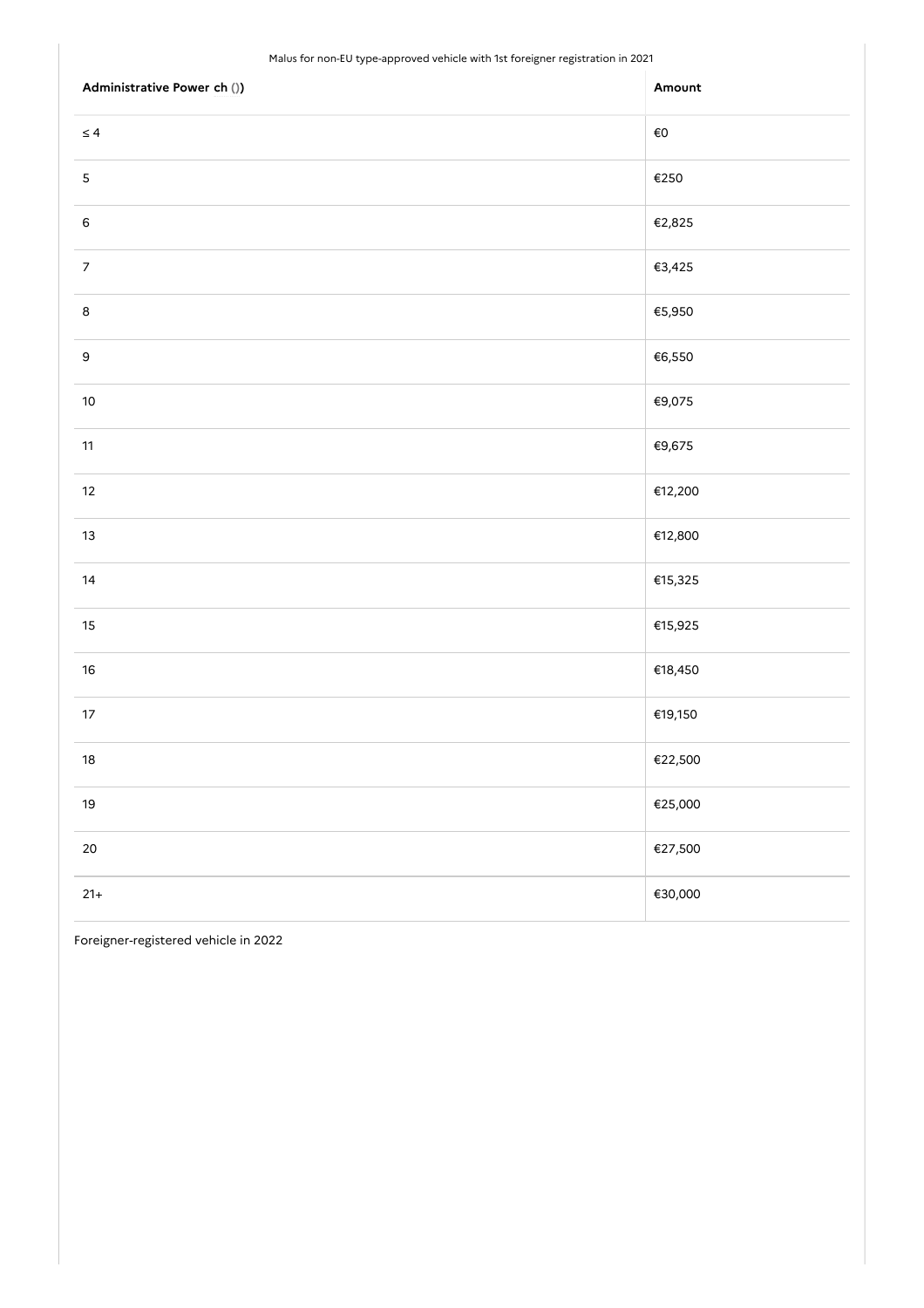## Malus for non-EU type-approved vehicle with 1st foreigner registration in 2022

| Administrative Power ch ()) | Amount  |
|-----------------------------|---------|
| $\leq 4$                    | €O      |
| $\mathsf S$                 | €1 000  |
| $\mathsf 6$                 | €3,000  |
| $\boldsymbol{7}$            | €4 000  |
| $\bf 8$                     | €6 000  |
| $\mathsf 9$                 | €7 000  |
| $10\,$                      | €9,250  |
| $11$                        | €10,500 |
| $12\,$                      | €12,500 |
| $13$                        | €13,500 |
| $14\,$                      | €15,625 |
| $15\,$                      | €16,500 |
| $16\,$                      | €19,250 |
| $17\,$                      | €21,000 |
| $18\,$                      | €23,500 |
| $19$                        | €26,000 |
| $20\,$                      | €28,500 |
| 21                          | €31,000 |
| 22                          | €33,500 |
| $23\,$                      | €36,000 |
| $24\,$                      | €38,500 |
| $25+$                       | €40,000 |

A) Please note: the amount of the CO2 malus is capped at 50 % of the price TTC () for a vehicle of which 1<sup>re</sup> registration from .

# Can I get a discount?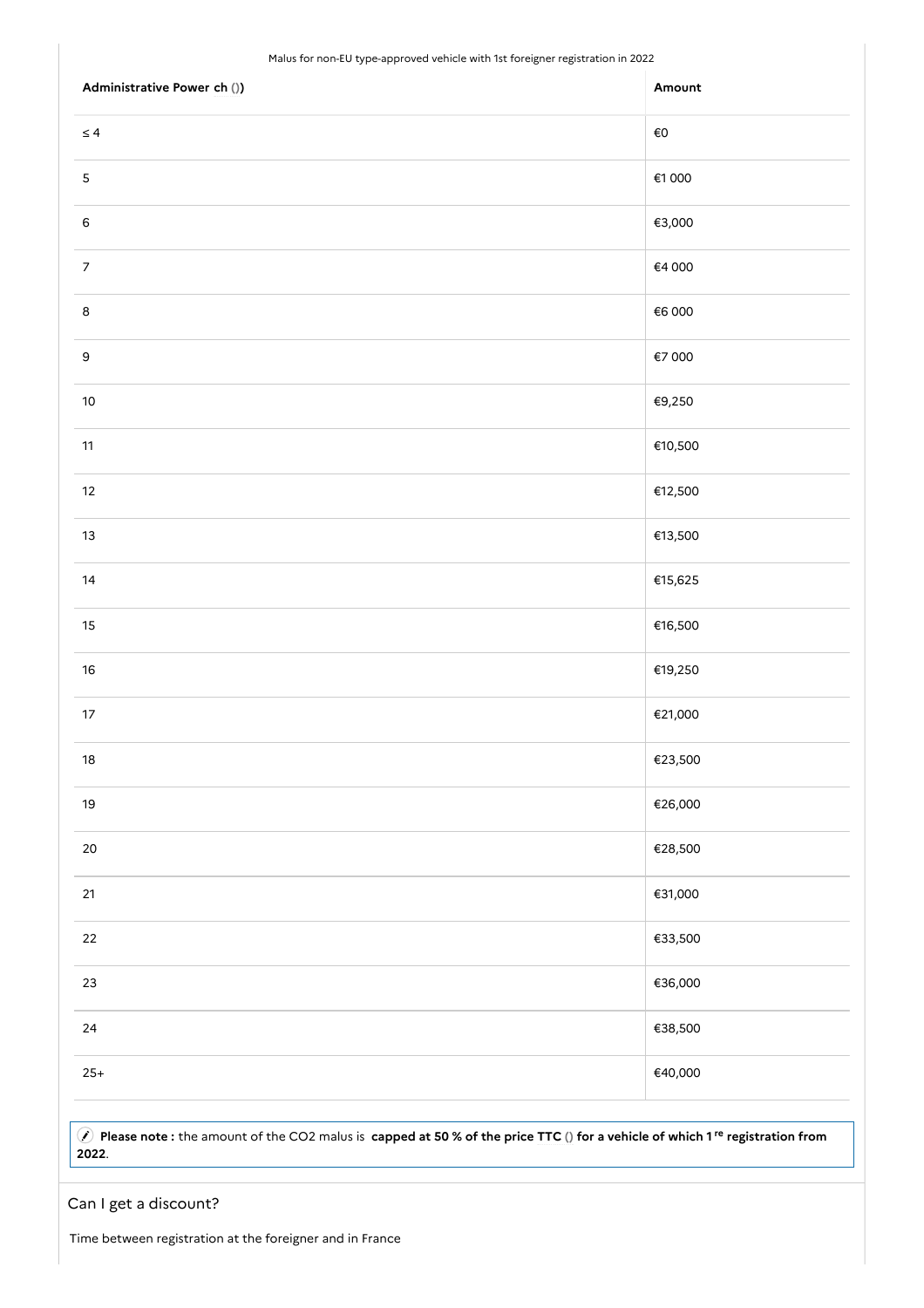A reduction of the malus applies if 1 <sup>re</sup> registration in France 6 months or more after the foreigner registration.

The discount is **10 % per year** from 1st registration.

Vehicle equipped to operate with E85 superethanol

Vehicle which has received Community type-approval

A vehicle equipped to operate with the E85 superethanol is equipped with abasement of 40%on CO2 emission rates.

However, this allowance shall not apply to vehicles with CO2 emissions exceeding 250 g/km.

Example :

A new vehicle equipped to operate with the E85 superethanol emits 180 g of CO2 per km. A 40 % reduction applies to its CO2 rate, i.e. 72 g (180 x 40 %). The rate used to calculate the malus is 108 grammes (180 - 72). This vehicle is therefore not subject to malus.

Vehicle which has not received Community type-approval

A vehicle equipped to operate with the E85 superethanol shall receive a reduction of **2 CV** except where the administrative power of the vehicle exceeds 12 CV.

Large family

Large families can enjoy malus reduction [\(https://www.service-public.fr/particuliers/vosdroits/F35951?lang=en\)](https://www.service-public.fr/particuliers/vosdroits/F35951?lang=en)

**FYI**: a legal person may receive a discount when the vehicle has 8 or more seats: 80 g/km if the tax is calculated on the basis of the CO2 emission rate per km or 4 horsepower (CV) if the tax depends on the administrative power of the vehicle, expressed as CV.

### When do you have to pay for the malus?

The cost of the Certificate of Registration (carte grise), which includes the malus, is included in the invoice if the dealer handles the registration of the vehicle.

Otherwise, you pay the malus when you do the vehicle registration approach (https://www.service[public.fr/particuliers/vosdroits/F10293?lang=en\)](https://www.service-public.fr/particuliers/vosdroits/F10293?lang=en) on theCHILDREN ().

#### **It's the date of registration that matters, not the date of order or purchase** .

## What impact does the CO2 malus have on the cost of carte grise?

You can use a simulator to calculate the cost of the carte grise:

 $\overline{C}$  Calculate carte grise Cost

Directorate of Legal and Administrative Information (Dila) - Prime Minister

#### Go to simulator<sup>d</sup>

[\(https://www.service-public.fr/simulateur/calcul/cout-certificat-immatriculation\)](https://www.service-public.fr/simulateur/calcul/cout-certificat-immatriculation)

#### Statute and miscellaneous references

- General tax code: Articles 1007 to 1012c d [\(https://www.legifrance.gouv.fr/codes/section\\_lc/LEGITEXT000006069577/LEGISCTA000006162648\)](https://www.legifrance.gouv.fr/codes/section_lc/LEGITEXT000006069577/LEGISCTA000006162648) Motor vehicle taxes
- General Tax Code, Annexe 3: Articles 313-0 BR ter to 313-0 BR quater [\(https://www.legifrance.gouv.fr/codes/section\\_lc/LEGITEXT000006069574/LEGISCTA000020693010\)](https://www.legifrance.gouv.fr/codes/section_lc/LEGITEXT000006069574/LEGISCTA000020693010) Reduction of malus for large families
- BOFIP-Taxes No. BOI-ENR-TIM-20-60-30-20120912 relating to the malus **E** (http://bofip.impots.gouv.fr/bofip/2707-PGP.html? [ftsq=taxe+additionnelle+%C3%A0+la+taxe+sur+les+certificats+d&identifiant=BOI-ENR-TIM-20-60-30-20140304\)](http://bofip.impots.gouv.fr/bofip/2707-PGP.html?ftsq=taxe+additionnelle+%25C3%25A0+la+taxe+sur+les+certificats+d&identifiant=BOI-ENR-TIM-20-60-30-20140304) Most polluting passenger cars
- Decree No. 2020-169 of 27 February 2020 on the application from March 2020 of the WLTP standard to calculate the CO2 emissions of passenger vehicles [\(https://www.legifrance.gouv.fr/affichTexte.do?cidTexte=JORFTEXT000041653974\)](https://www.legifrance.gouv.fr/affichTexte.do?cidTexte=JORFTEXT000041653974)